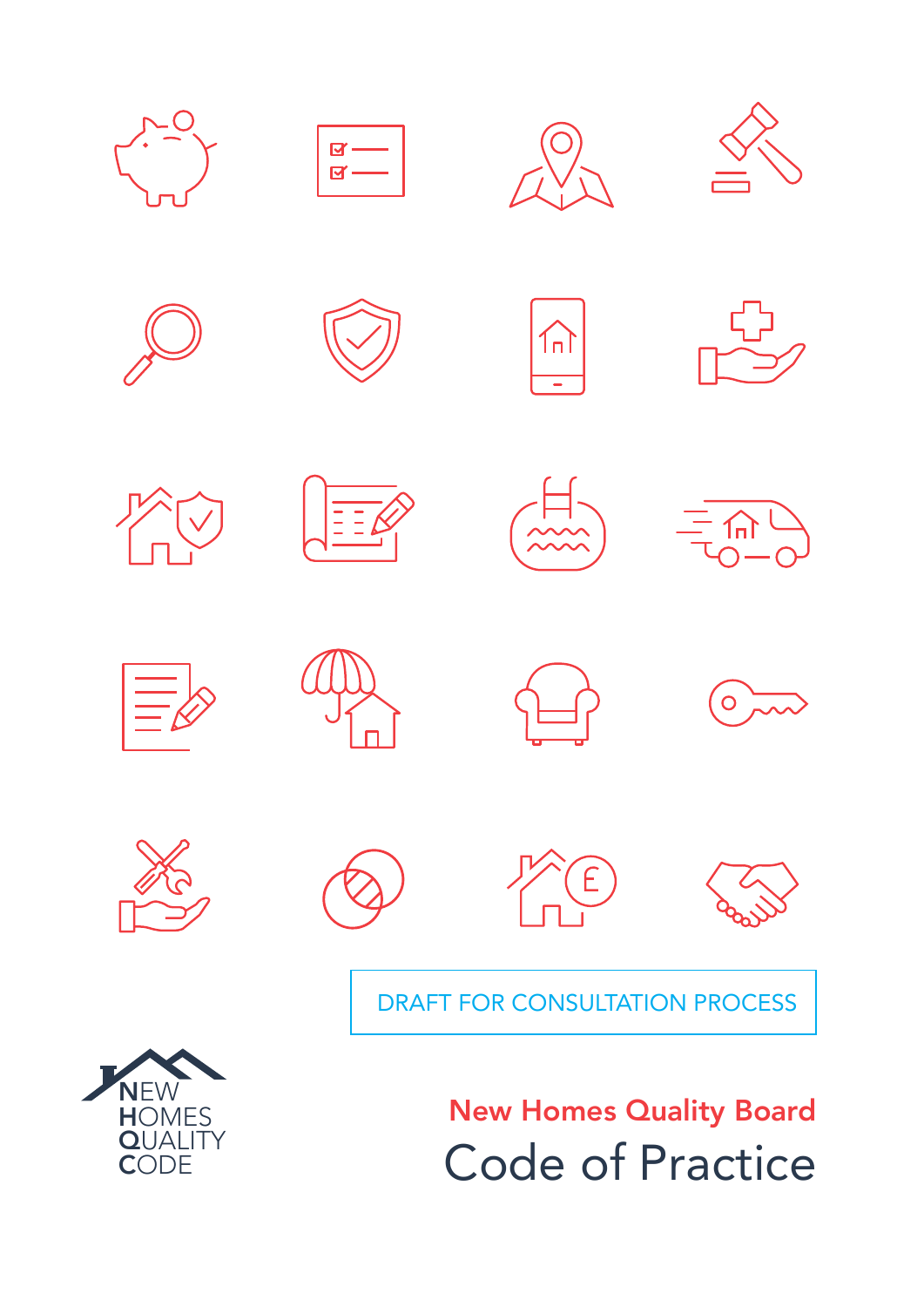

## ABOUT THE NEW HOMES QUALITY CODE

This New Homes Quality Code ("the Code") establishes mandatory Requirements which must be adopted and complied with by developers and new homes builders who are registered with the New Homes Quality Board ("Registered Developers").

#### It has two parts:

- (a) A Statement of Fundamental Principles a statement of the Fundamental Principles that Registered Developers agree to apply in their business and their dealings with Customers; and
- (b) The Practical Steps a statement of what is expected at each stage of the process.

Developer Guidance is provided as a supplement to the Code to assist Registered Developers in the operation of the Requirements. It does not supersede or replace any of the Statement of Principles or Practical Steps of the Code and may be updated from time to time, to reflect emerging industry best practice as well as decisions of the New Homes Ombudsman service.

All Developers registered with the New Homes Quality Board (NHQB) agree to follow the New Homes Quality Code

#### Transition Arrangements

In order to manage the transition from existing code structures to the Code, Registered Developers will have a period of one year, during which they transition and register with the New Homes Quality Board and within which they must transition to the Code. During this Transition Period, developers must clearly advise Customers whether the provisions of this Code or a legacy arrangement apply to their New Home.

#### Issued by resolution of the New Homes Quality Board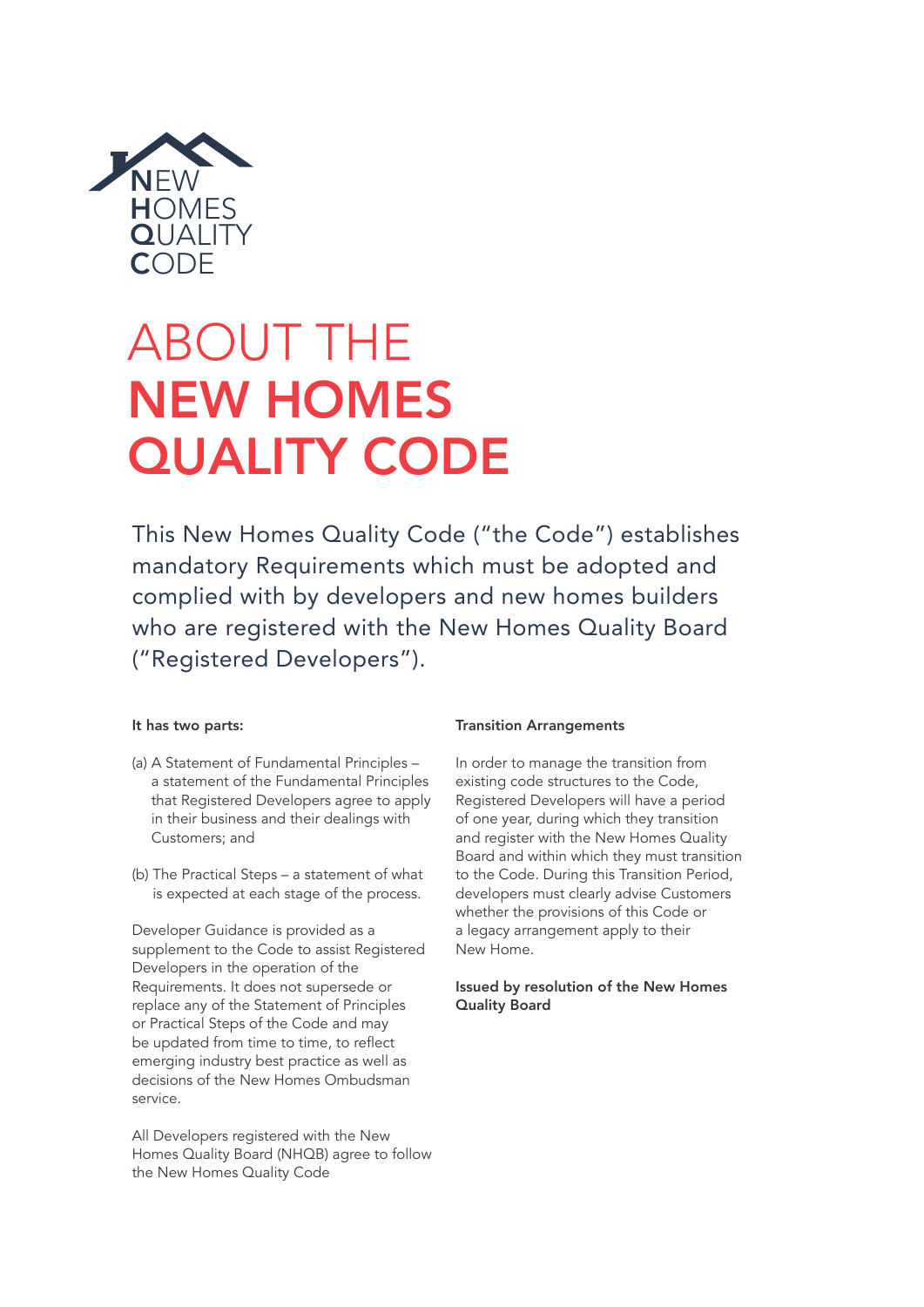

## ABOUT THE NEW HOMES **OMBUDSMAN** SERVICE

The New Homes Ombudsman service has been established to provide additional and independent redress to consumers who purchase a New Home for their own occupation.

Its remit covers the whole period from the marketing and sale of a property through to after-sales and Complaints management for issues during the first two years of a New Home purchase.

Its primary purpose is to provide an independent service to consumers, free for them to access and use, which can impartially assess and adjudicate on issues that have arisen that fall within the Ombudsman's scope. These are expected to be Complaints around the sales, marketing and Complaints Management processes, or issues or Defects that have arisen at or after occupation and which are not Major Defects.

More serious and Major Defects are likely to be more suitable for legal, insurance or other more substantial redress than the New Homes Ombudsman service, or for referral to another body, such as the Building Safety Regulator.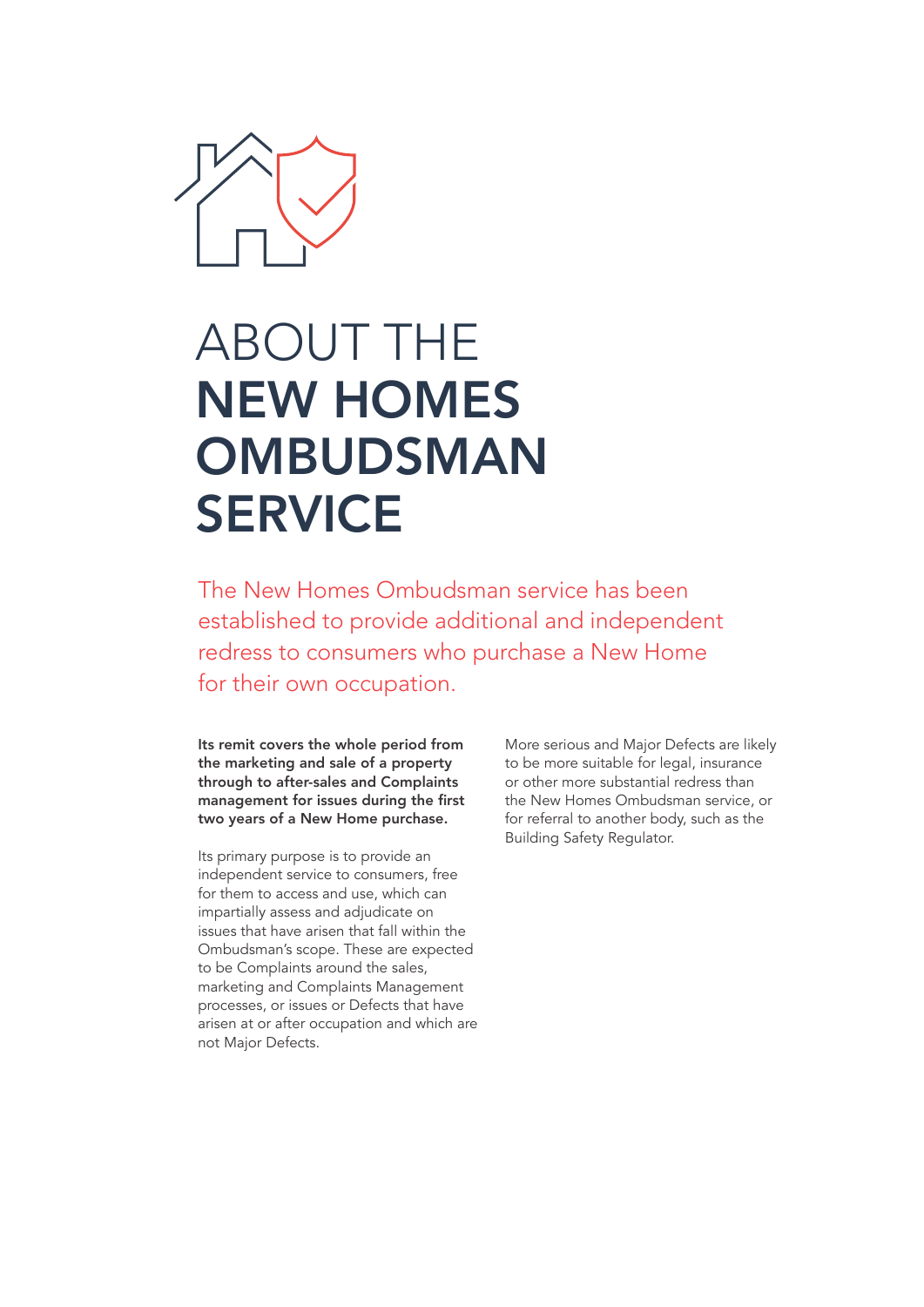

### STATEMENT OF FUNDAMENTAL PRINCIPLES

- 1. Fairness: treat Customers fairly throughout the home buying and after-sales process.
- 2. Safety: carry out and complete works in accordance with all requisite Building Regulations and as set out by the Building Safety Regulator.
- 3. Quality: complete all works to a good quality standard and in accordance with the specification for the New Home and ensure that Legal Completion only takes place when a home is complete (as defined in section 2 of this Code).
- 4. Service: have in place systems, processes and training of staff to meet the customer service level requirements of the New Homes Quality Code and not use highpressure selling techniques to influence a Customer's decision to buy a New Home.
- **5. Responsiveness:** be clear, responsive and timely in responding to Customers' issues by having in place a robust after sales service and effective complaints process as required by the Code.
- **6. Transparency:** provide clear and accurate information about the purchase of the New Home, including tenure and potential future committed costs such as those relating to leasehold or management services.
- 7. Independence: make sure that Customers are aware that they should appoint independent legal advisors when buying a New Home and that they have the option of an independent accredited pre-completion inspection before Legal Completion takes place.
- 8. Inclusivity: take steps to identify and provide appropriate support to Vulnerable Customers as well as to make the Code available to all Customers, including in appropriately accessible formats and languages.
- 9. Security: ensure that there are reasonable financial arrangements in place, through insurance or otherwise, to meet all obligations under the Code, including timely repayment of financial deposits when due and any financial awards made by the New Homes Ombudsman service.
- 10. Compliance: be subject to, co-operate and comply with the requirements of the New Homes Quality Board, the New Homes Quality Code and the New Homes Ombudsman service.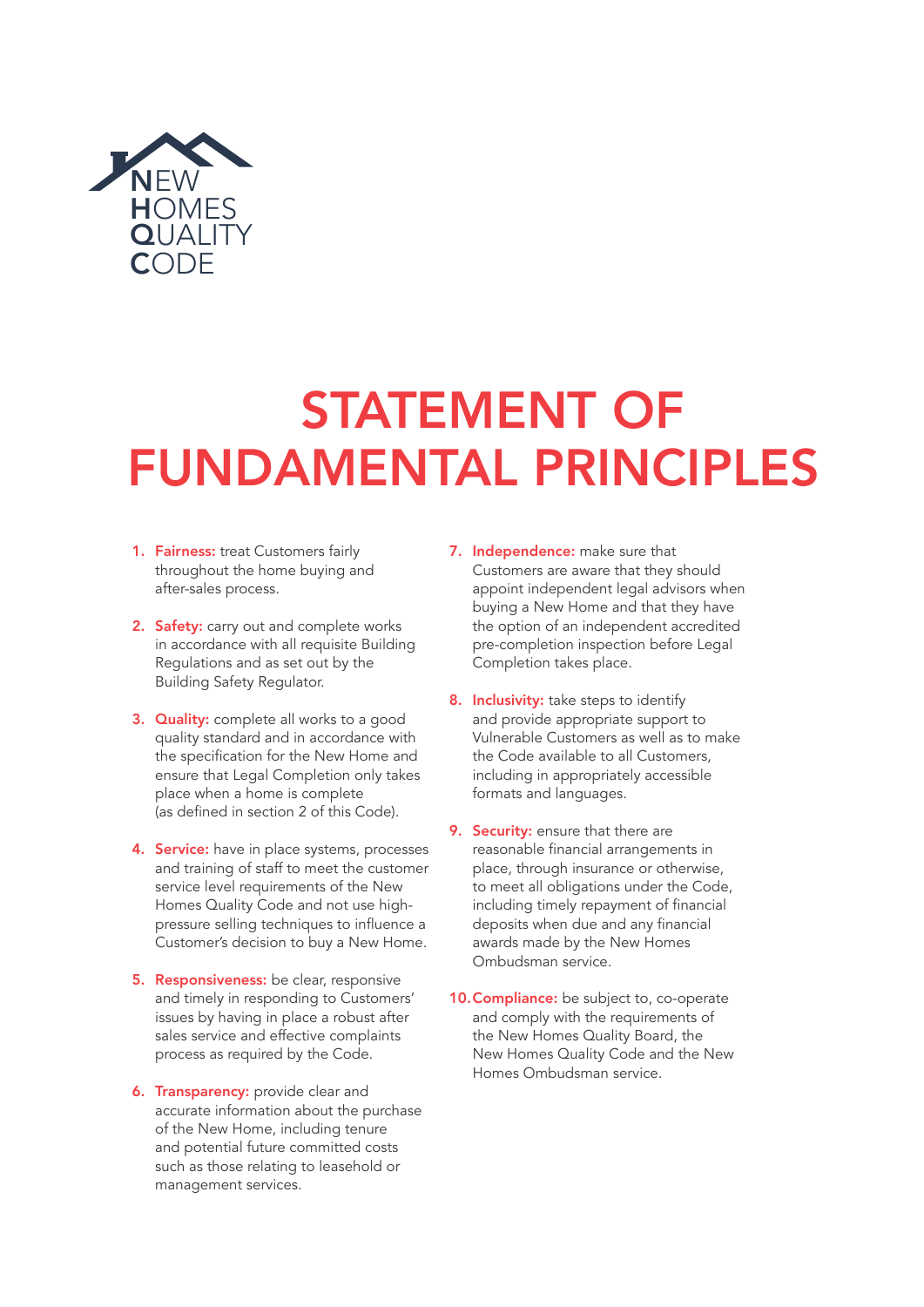### THE 10 GUIDING PRINCIPLES

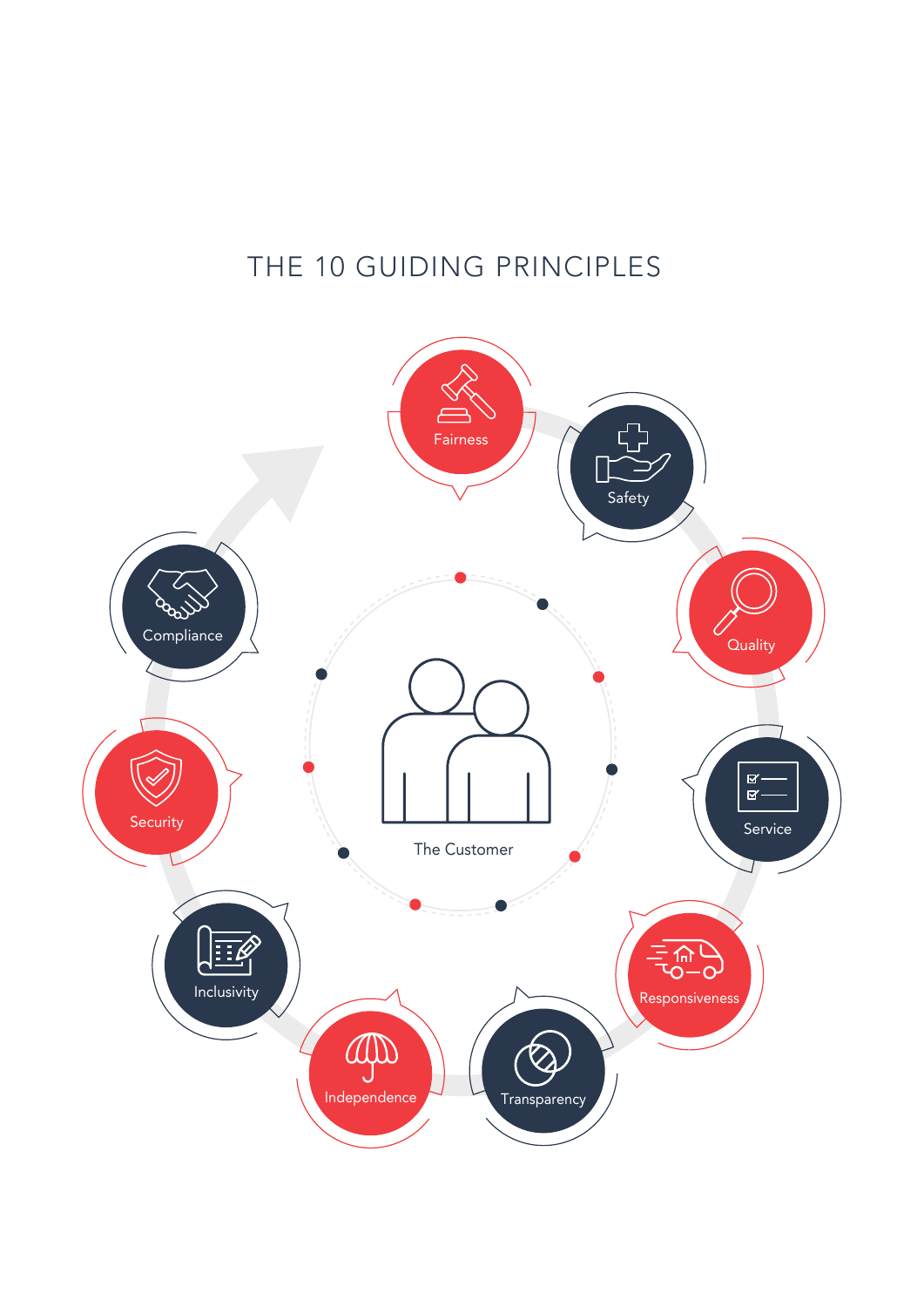

## NEW HOMES QUALITY CODE: PRACTICAL STEPS

### About the New Homes Quality Code

#### Who does it apply to?

All Developers registered with the New Homes Quality Board must comply with the Code and agree to adhere to the adjudications of the New Homes Ombudsman service.

#### How long does it apply for?

The Code will apply to each New Home from the marketing for sale of the New Home and for a period of two calendar years after the date of Legal Completion of the New Home.

#### Who gets the benefit of the Code?

For: The Code has been designed for a consumer purchaser who is buying a newly built home for their own occupation, including their household or, for After-Sales (section three) only, a subsequent purchaser for that home. Not For: The Code does not apply to:

Business purchases, whether individual or corporate entities, including for investment and/or renting, and which includes sales to a Housing Association, Registered Provider or other party under a part-ownership scheme.

Other properties other than a New Home, including homes accepted by a Developer in part exchange and re-sold.

Properties built by self-builders or under contract between a Builder and an individual for their own occupation.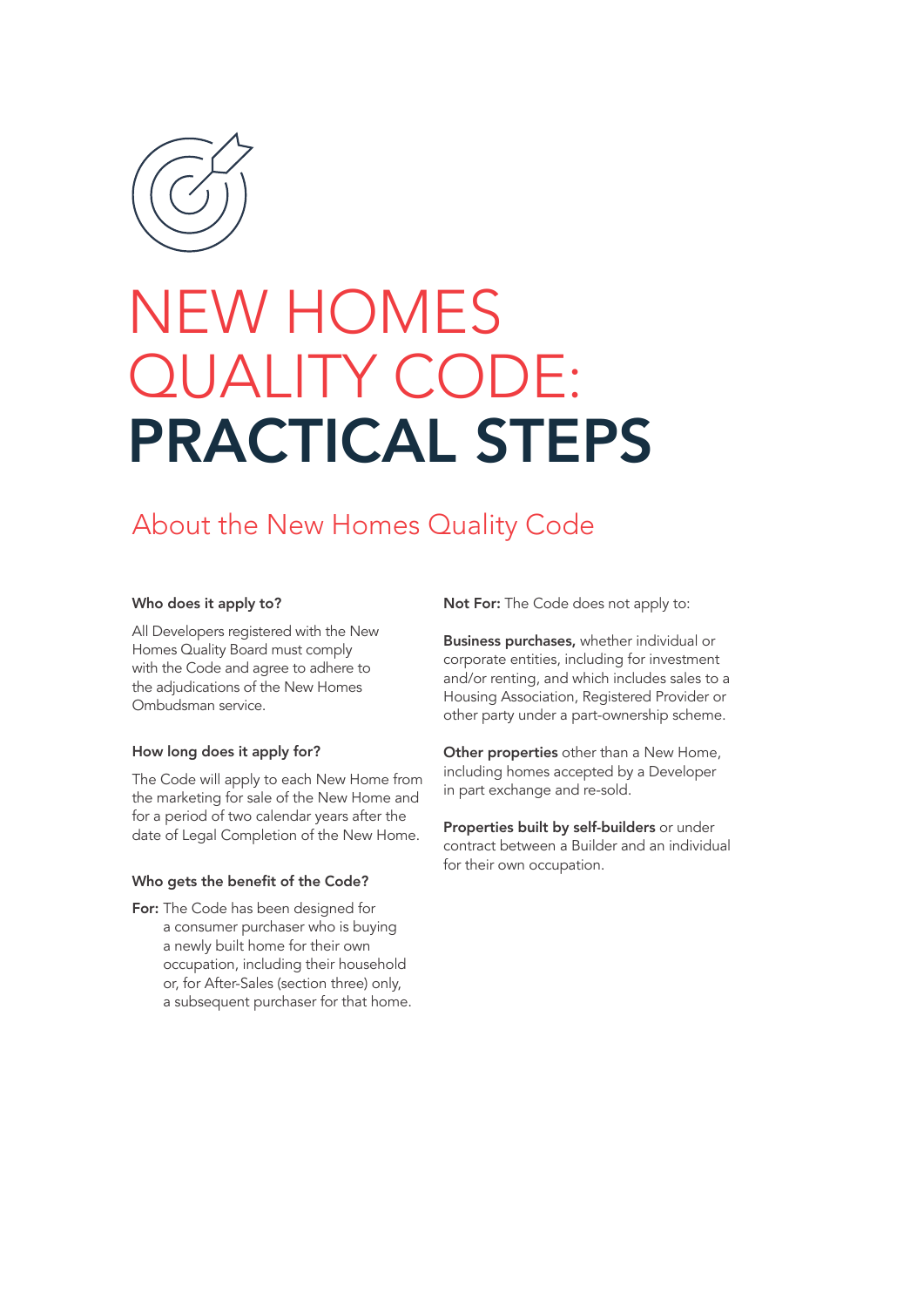

SECTION ONE: SELLING A NEW HOME



### SECTION TWO:

LEGAL DOCUMENTS, INFORMATION, INSPECTION AND **COMPLETION** 



SECTION THREE:

AFTER-SALES, COMPLAINTS MANAGEMENT AND THE NEW HOMES OMBUDSMAN



SECTION FOUR:

SOLVENCY, LEGAL AND JURISDICTION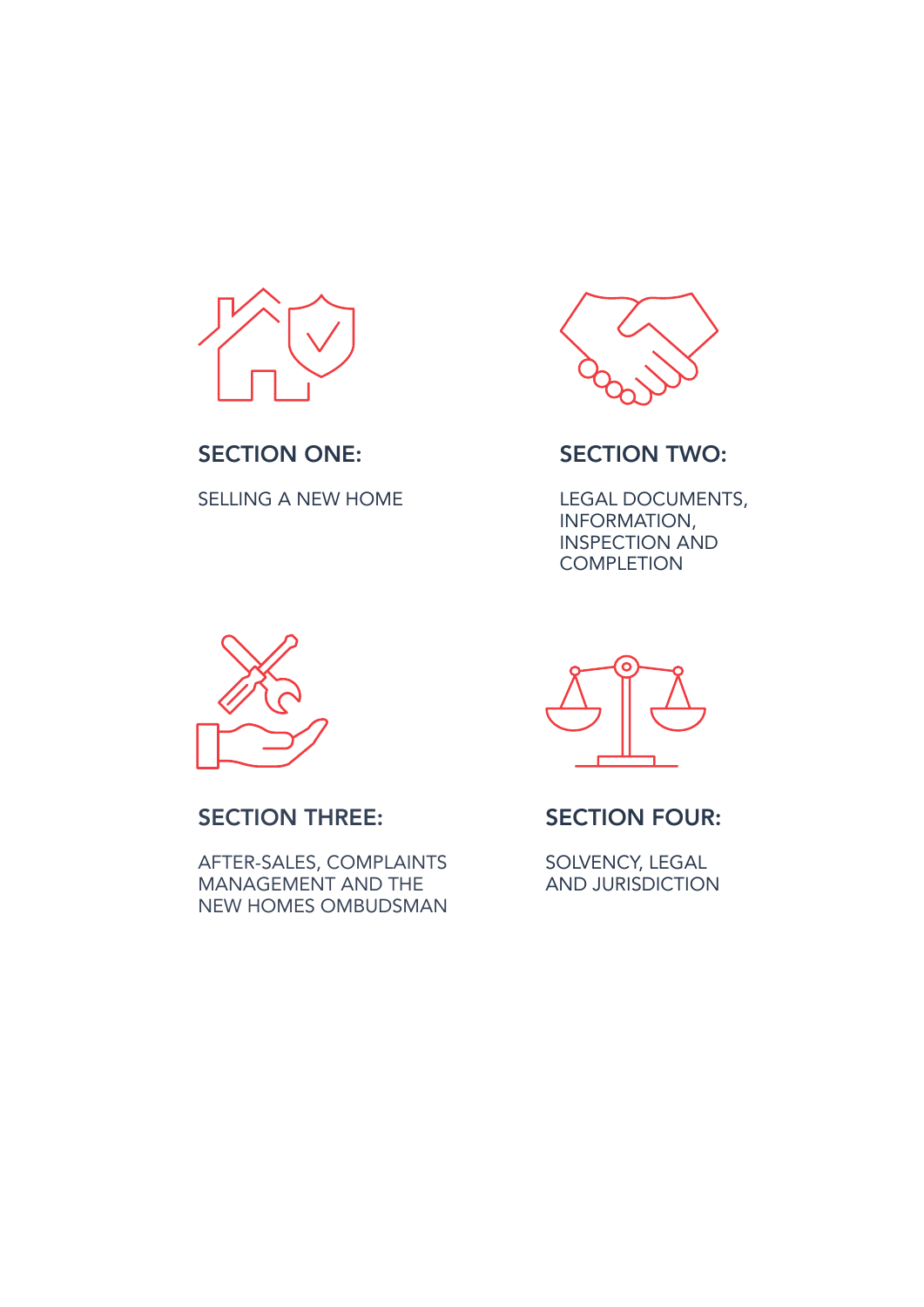# SECTION ONE: SELLING A NEW HOME

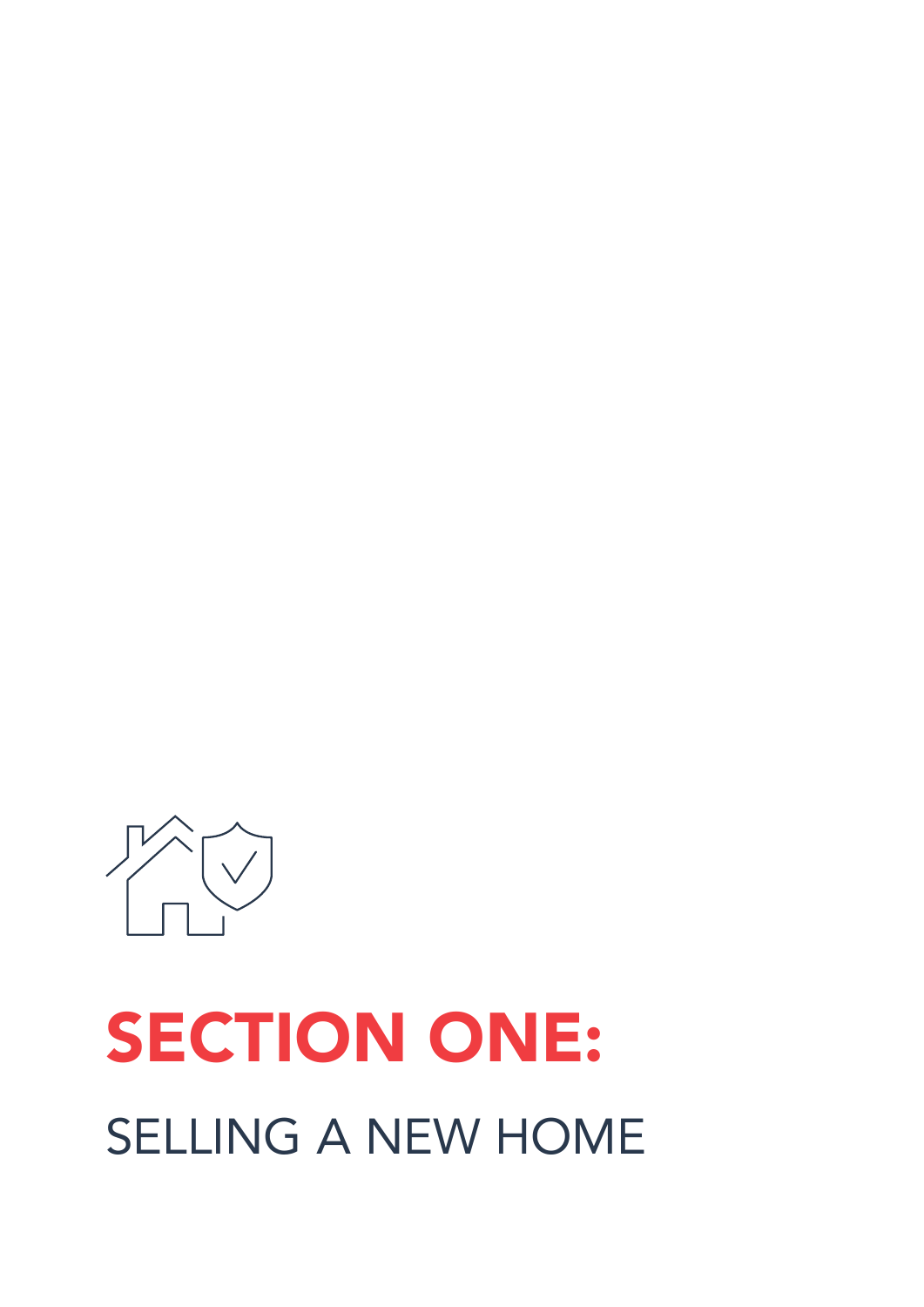#### When selling a New Home, Developers should be fair and complete in the information they provide to a Customer about their home purchase. They must avoid mis-selling, misleading information and high-pressure sales tactics.

Customers must have a choice about their own legal or other advisers to guide them through the legal buying process. Developers must be clear about any fees or benefits that the Developer gets in making a particular recommendation of Professional Advisor to a Customer.

#### Sales Information and Marketing

The Developer must ensure that the content of any sales and marketing material relating to the New Home is clear, fair and not misleading, legally compliant and must use plain language. Such content must comply with all relevant codes of advertising and the law.

The Developer must state in their sales and marketing literature that they are a Registered Developer with the New Homes Quality Board.

The Developer must prominently display the Code logo in public areas related to the New Home sales process, including areas such as Sales Office and offices of appointed selling Agents, and in sales brochures and on websites.

The Code must be available, free of charge, to any Customer interested in the purchase of a New Home, and make the Code available to Customers in appropriately accessible formats and languages.

In all of its sales and marketing literature, the Developer must consider the needs of Vulnerable Customers.

#### Describing the New Home

The Developer must properly inform and not mislead Customers, including as to:

- (a) Size of property (room and plot dimensions)
- (b) Tenure (including formula for any Ground Rent)
- (c) Specification of property
- (d) Energy performance ratings
- (e) Pricing of property
- (f) Mobility adaptations
- (g) Completion dates
- (h) Warranty provisions
- (i) Management services
- (j) Service charges
- (k) Future phases committed to by the Developer
- (l) Any resale restrictions/covenants
- (m) Costs, coverage or benefits of any additional products such as insurances or warranties and guarantees.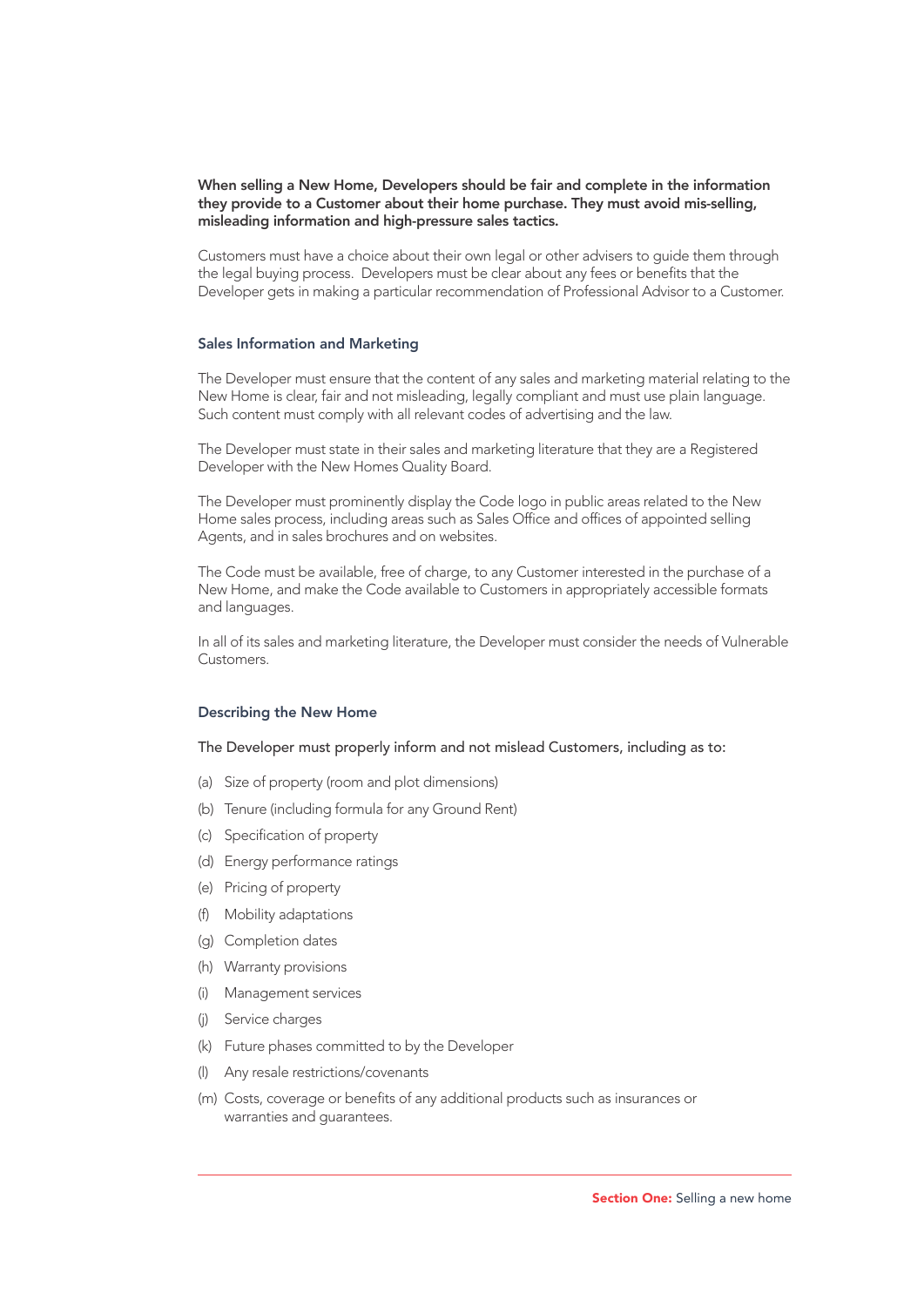#### No High-Pressure Selling Techniques

High-pressure selling techniques must not be used by the Developer to influence a Customer's decision.

High-pressure selling techniques which should not be used by the Developer to influence a Customers decision include (but are not limited to):

- a) encouraging a Reservation by implying that there are other interested parties or that there is an imminent price increase due, where neither is true.
- b) offering a financial incentive for an immediate decision on a Reservation or a sale.
- c) encouraging a Reservation by refusing the opportunity to personalise the New Home where the stage of construction would still allow it.
- d) encouraging the purchase of any unnecessary or inappropriate additional insurance products, warranties or guarantees.
- e) suggesting that a sale may not proceed unless a Customer uses a specific third-party Professional Advisor such as conveyancer or mortgage broker.
- f) matters set out specifically in relation to part-exchange and assisted move schemes.

#### Part-Exchange and Assisted Move Schemes

When a Developer offers a Part Exchange or Assisted Move scheme to a Customer, the terms must be clear, fair and not misleading and must not be used to pressurise a sale. The Developer must provide a Customer with adequate time to consider the information provided.

#### The terms of the Part Exchange Scheme must be explained in plain language and include full details of:

- a) the full terms and conditions that apply including any applicable Leasehold/tenure requirements.
- b) how a fair market valuation has been arrived at which should be independent and obtained from more than one suitably qualified source.
- c) any deductions that will be applied to the market valuation.
- d) how a Customer can qualify for the Part Exchange Scheme.
- e) the date by which a Customer must accept the offer.
- f) the consequences of not accepting the offer by the stated date.
- g) the anticipated date/s by which the Part Exchange and purchase of the New Home will be completed and any consequences, especially where these are not simultaneous.

The terms set out for a Customer should include:

- a) the duration of the validity of the offer of part exchange.
- b) the price offered for the part exchange property.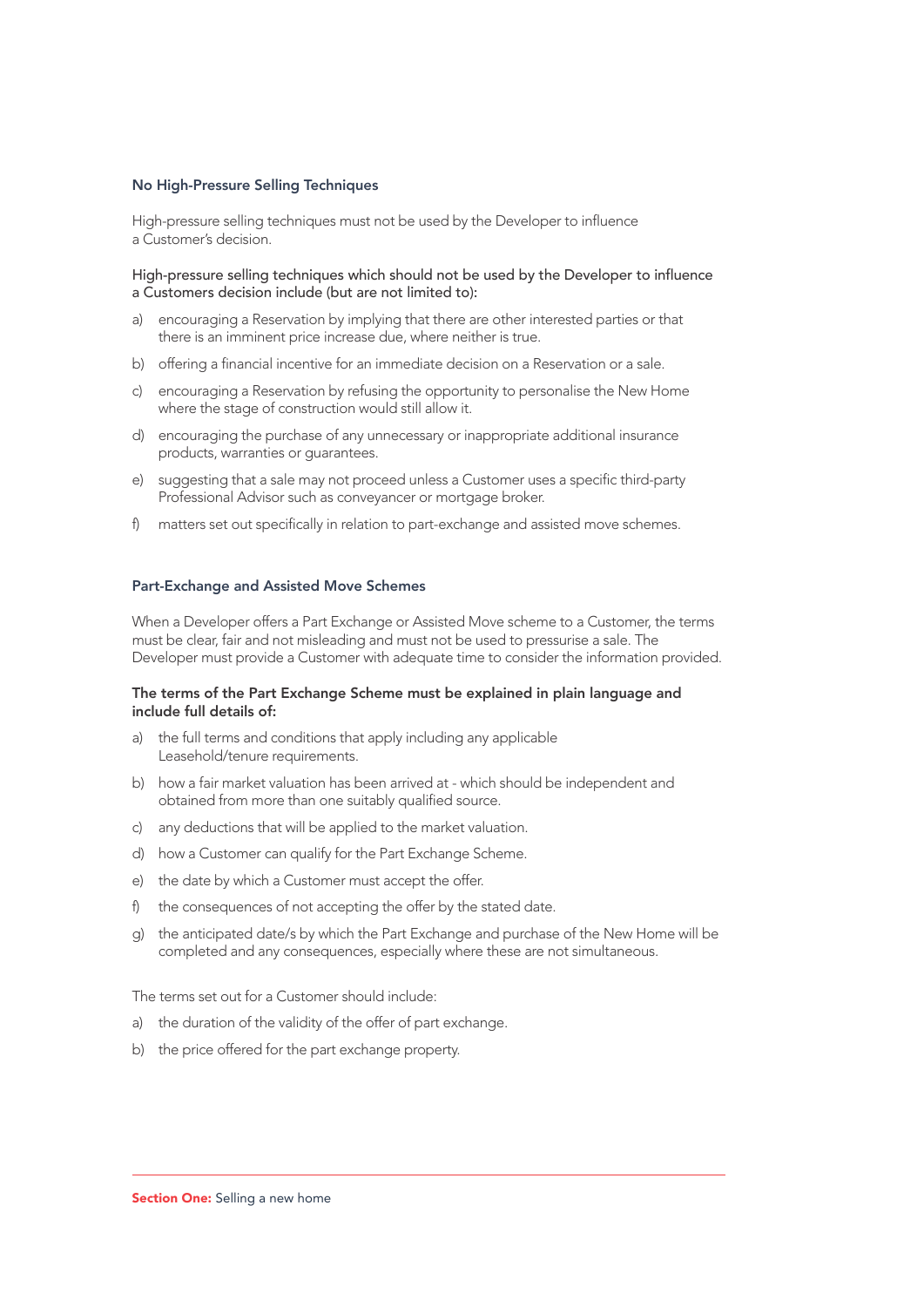#### Considering Vulnerable Customers

The Developer must give due consideration to the identification of a Vulnerable Customer and take any appropriate steps to help a Customer make informed decisions.

The Developer should take all reasonable steps so that arrangements are made to provide Vulnerable Customers with appropriate advice and assistance suitable to their needs, and that employees do not make assumptions about the degree of knowledge that a Customer has.

If no vulnerability is declared by a Customer, but it becomes apparent that there may be a vulnerability, the Developer must seek clarification from that person and/or their representative. Enquiries must be of a nature that are considerate, inoffensive and non-discriminatory.

#### Customer Service Standards and Training

The Developer must ensure that they have systems and procedures, including any consent to data sharing where required, in place to enable them to accurately and reliably meet their commitments to compliance, service requirements, processes/procedures, no high-pressure selling, considering Vulnerable Customers, information disclosure/recording and monitoring in relation to the Code.

Information about such compliance to the Code may be requested by the New Homes Quality Board Compliance and Data Team as required from time to time and the Developer agrees to comply with all such requirements in a timely manner.

The Developer must provide training on the Code requirements to all employees who deal with Customers. In addition, any Agents used by the Developer must be required to ensure that they are familiar with and meets Code requirements.

#### Legal and other Advisers, Commission and Inducements for Goods and Services

The Developer must make Customers aware that they should seek and appoint independent legal advice when carrying out the legal formalities of buying the New Home.

When offering or recommending a Customer the services of a third-party the Developer must not restrict a Customer's choice of Professional Advisor, including; legal representative, Snags checker, financial advisor or mortgage intermediary – this does not prevent the Developer recommending a panel of practitioners.

Where a Customer is self-enquiring directly to a Developer online (e.g., website, portal, App, etc.) about a New Home and this includes a link to the services of a Professional Advisor, including; legal representative, financial advisor or mortgage intermediary, including for a mortgage calculation provided by a specific third party, the Developer must clearly identify the third party provider.

The Developer must notify a Customer at the time of referral (for services), or reservation/ purchase (for goods) if they receive any fee, commission or any other reward or advantage for introducing any Professional Advisor or for recommending to a Customer certain products or services.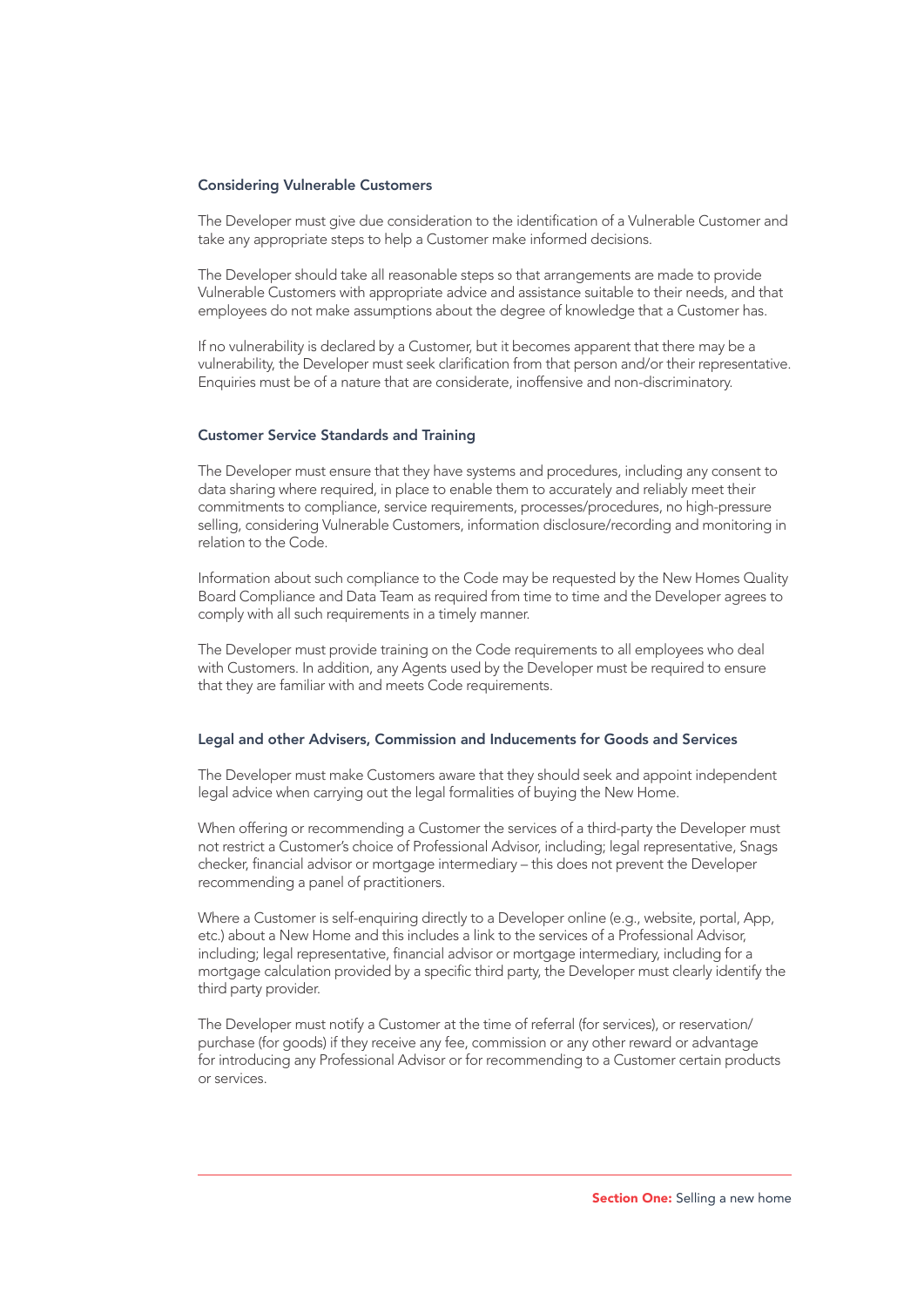

# SECTION TWO:

LEGAL DOCUMENTS, INFORMATION, INSPECTION AND **COMPLETION**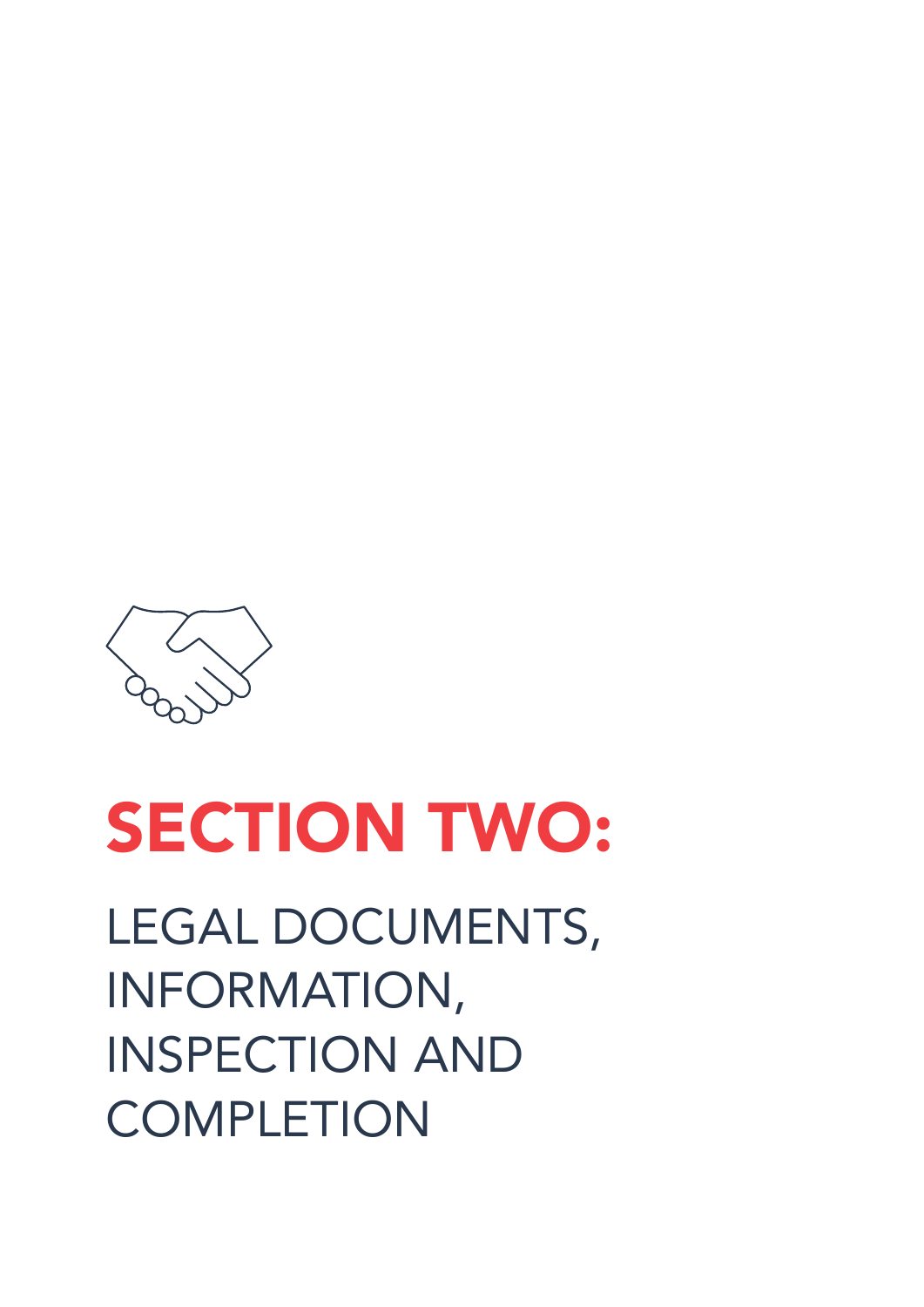#### There are a number of stages in the purchase of a new home. These can include:

- an opportunity to secure a particular plot early, also called an Early Bird or plot option arrangement
- a Reservation Agreement, which is a contract between a Customer and the Developer. where a home is reserved for purchase and is then subject to the completion of formal legal documents
- pre-completion information, where specific information about the proposed purchase is made available to a Customer or their legal adviser by the Developer
- the Contract of Sale, which is the formal legal document committing both parties to complete a sale, other than in exceptional circumstances
- Notice of the Completion Date, which is the formal notice informing a Customer that the new home will be ready for Legal Completion and occupation from a specific date
- An opportunity for a pre-completion inspection check by an appropriately accredited professional acting for the customer a few days before the Legal Completion date (a 'pre completion snagging list')
- Legal Completion, which is when the home ownership is transferred from the Developer to a Customer and can be occupied by a Customer
- an opportunity for the customer to carry out a post-occupation check on or within a few days after the Legal Completion date (a 'post completion snagging list')

This section of the Code sets out requirements and expectations in relation to these steps.

#### Early Bird Arrangements

A Developer may offer a Customer an option to be notified and then to secure, by way of an exclusive pre-release for a period of time, the choice of a plot or plots within a development. This is sometimes known as an Early Bird or option arrangement.

#### A Developer may charge a Customer a fee for such arrangement provided that:

- a) the maximum amount which may be charged for an Early Bird arrangement is £150, or such other amount set by the New Homes Quality Board from time to time,
- b) the Developer makes it clear to a Customer before the fee is paid the period of time for which such exclusivity arrangement will be open for acceptance, as well as the basis on which such fee is refundable.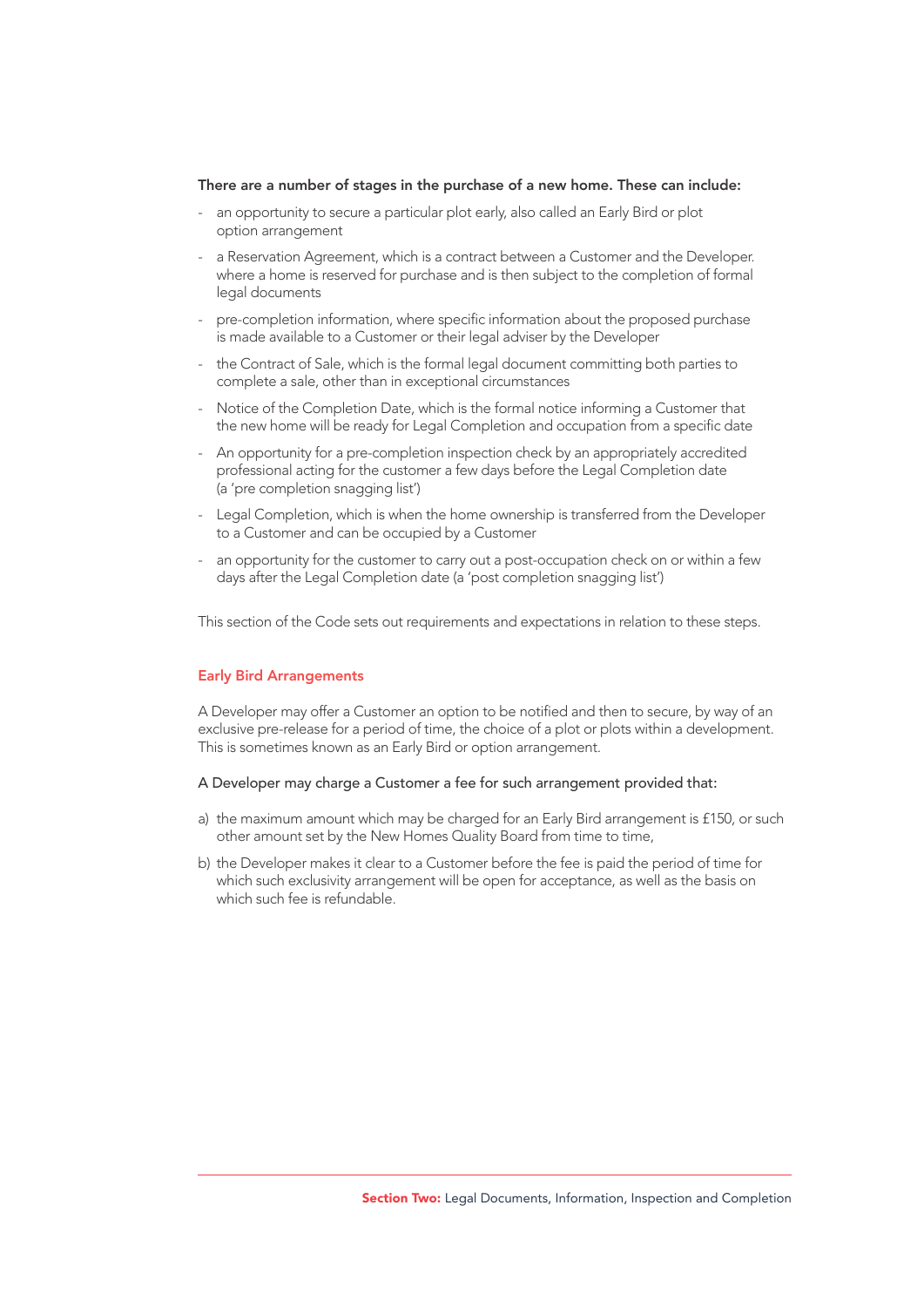If the Developer takes a fee or payment then the full fee must be refunded to a Customer if they advise the Developer they do not wish to proceed with the purchase within a minimum of 24 hours (or such later time the Developer specified at the time of the fee becoming payable) of a Customer being notified of the plot being released for sale.

If 24 hours (or such later time where applicable) has elapsed since a Customer has been notified by the Developer of the release of the plot for sale then the Developer may make a deduction for administration costs providing the basis for any deduction has been clearly explained to a Customer at the point of payment.

A Customer's rights and expectations with regard to such Early Bird arrangements may not diminish or reduce the provisions set out in this Code regarding all other documentation and information provisions under this Section Two.

#### Reservation Agreements

Where a Customer wishes to reserve a New Home, this must be done by a formal Reservation Agreement between a Customer and the Developer. The Developer must give a Customer a Reservation Agreement that has been signed (wet or electronically) by both parties and which sets out clearly the terms of the Reservation, including, but not limited to:

- a) the Developer must be clear about who a Customer is buying their New Home from.
- b) the amount of the Reservation Fee.
- c) a Customer's right to cancel within the Reservation period and the range (in monetary terms) of any possible cost retention.
- d) the terms under which the Reservation Fee is refundable and non-refundable and any administration fees or similar which the Developer may deduct.
- e) that there is a mandatory 10 calendar day cooling off period where the agreement may be cancelled and the Reservation Fee will be refunded without deduction and in full.
- f) how to make a cancellation of the Reservation Agreement
- g) that it is "Subject to Contract".
- h) details of the New Home including property type, plot number, Development name, postal address (if available), parking arrangements.
- i) the purchase price of the New Home.
- j) how long the price and the Reservation Agreement remain valid.
- k) how and when the Reservation Agreement will end.
- l) date by which Contract Exchange must take place.
- m) any dependent or conditional matters for example part-exchange details, if applicable.
- n) details of how a Customer can include in the Contract of Sale any spoken statement that is to be relied upon.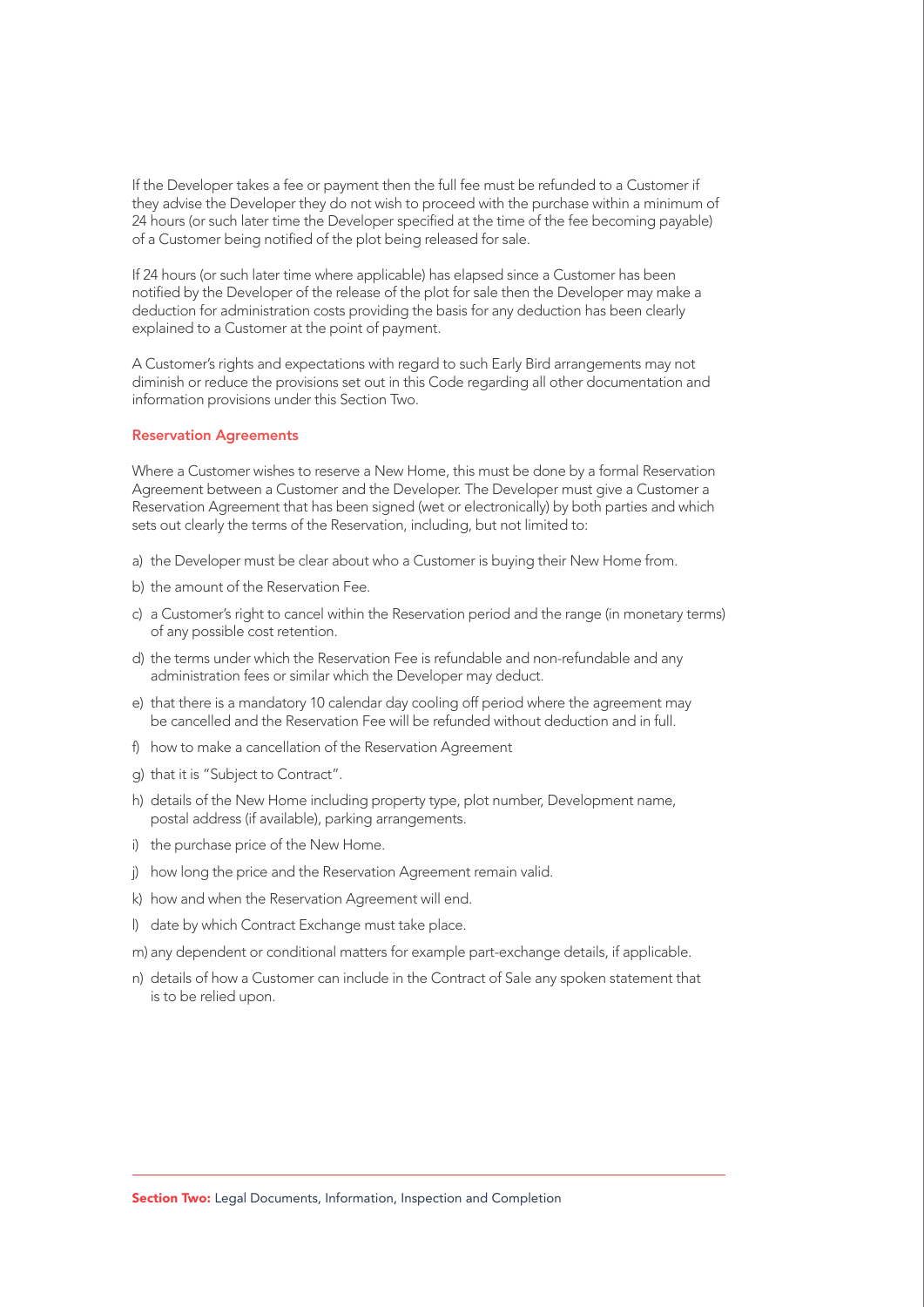- o) the nature and annual estimated cost of any Management Services (Scotland: 'factoring') and other costs that a Customer must pay.
- p) the New Home tenure e.g., Leasehold, Freehold, Commonhold, etc. and all associated costs including the basis of future changes to costs relating to the tenure
- q) the nature and method of assessment of any Event Fees.
- r) scope and process for administering changes to the New Home (i.e., paint colour, design changes, specification changes).

#### Cooling Off Period

All Reservation Agreements must include a minimum 'Cooling Off' period of 10 calendar days, during which the Reservation Fee must be refunded in full if a Customer wishes to cancel the reservation for any reason.

#### Cancellation after the Cooling Off Period

The Reservation Agreement may set out deductions which will apply to a cancellation of the Reservation Agreement where a cancellation occurs after the Cooling Off Period.

The Reservation Fee less any advised deductions, must be refunded by the Developer within 10 working days of the date of notice of cancellation given by a Customer.

#### Cancellation by the Developer

While the Reservation Agreement remains valid, the Developer does not have the right to terminate the Reservation Agreement and must not enter into a new Reservation Agreement or sale agreement with another Customer on the same New Home.

On completion of the Reservation Agreement the Developer must provide the New Home Warranty provider with full details of the property reserved and a Customer's contact details.

#### Pre-Contract of Sale

The Developer must give a Customer's legal advisor suitable and relevant information to help the Customer to make fully informed purchasing decisions and take appropriate advice.

In all cases this information must include (i) information in relation to the property and planning matters and (ii) the actual and anticipated costs associated with the property. More specifically as follows:

#### (i) in relation to the property and planning:

- a) a written Reservation Agreement.
- b) a summary of the cover provided by the New Home Warranty and contact details of the Home Warranty Body providing it.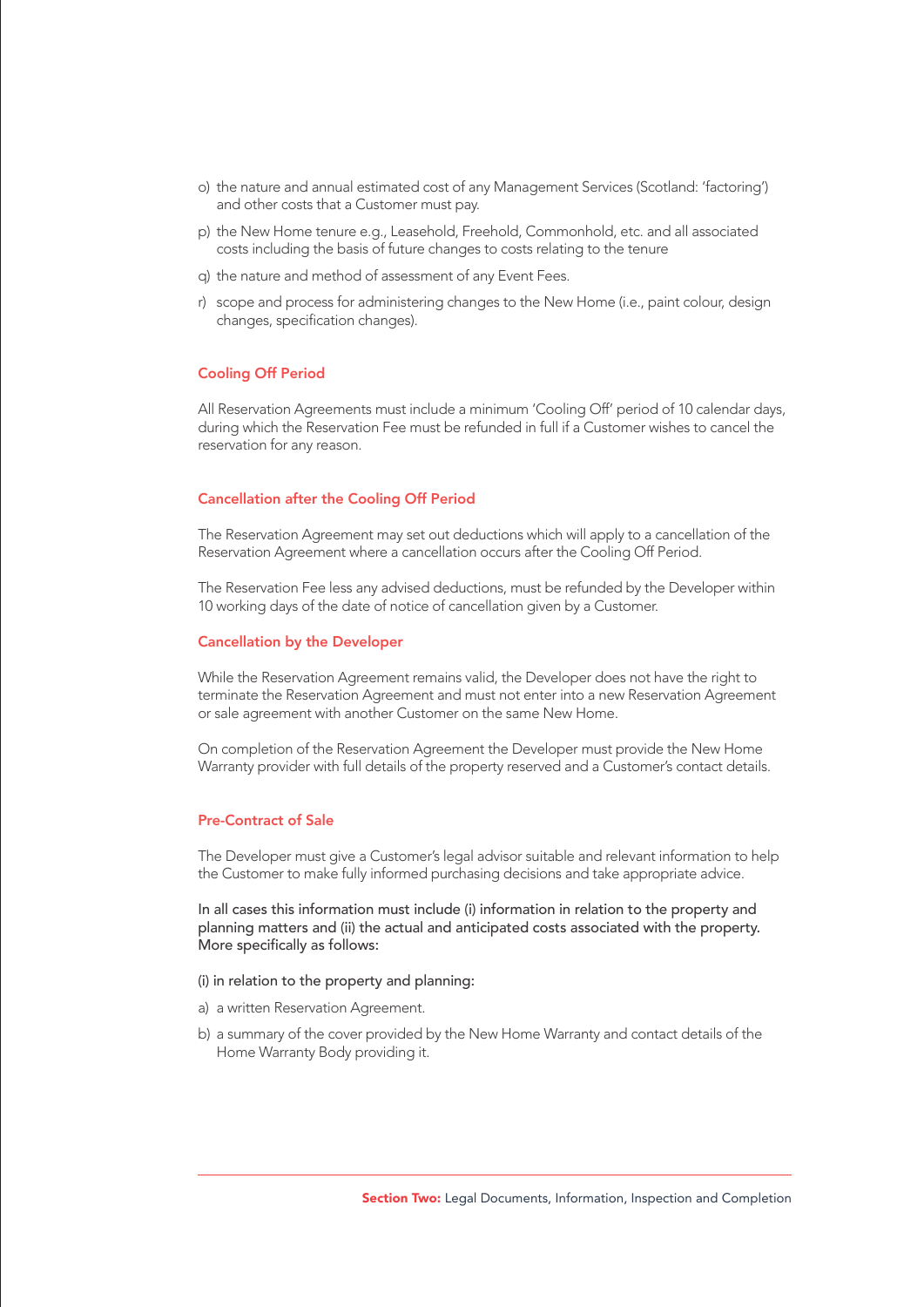- c) the tenure of the New Home e.g., Leasehold, Freehold, Commonhold, etc.
- d) the Detailed Planning Consent reference number under which the New Home is being constructed and, where known and for which there is Planning Consent, details of any known future build phases by the Developer, any facilities which the Developer is party to on the Development.
- e) a list of contents in the New Home which are included in the price including, but not limited to, white goods, curtains, carpeting, wall tiling, door entry systems, power points and sanitary-ware fittings.
- f) confirmation of the advertised/marketed specification of the New Home including the type of materials providing the main structural frame of the building (masonry, timber, steel frame or other).
- g) information relating to the standards to which the New Home is being built, including confirmation that it will be built in compliance with the applicable Building Regulations, the relevant Home Warranty Body's standards and manufacturers / supplier's performance and installation standards.
- h) any exceptional restrictions around use of, occupancy or appearance of the New Home and the curtilage. This does not include standard terms covered in the plot transfer of ownership, or equivalent document. The Developer must direct a Customer to a Customers legal advisor to obtain advice on any such restrictions.
- i) details of any services, facilities and/or liabilities which may not immediately transfer to a Customer on Legal Completion and are temporarily retained by the Developer. Where these transfer to a Customer at a later date then this must be fully explained and documented e.g., drainage systems, utilities, etc.

#### (ii) in relation to actual and anticipated costs

- a) a description of any Management Services and organisations to which a Customer will be committed
- b) an Indicative Costs Schedule which is a reasonable identification of likely costs directly associated with the tenure and management of the New Home of which the Developer can reasonably be expected to be aware to cover a period of 10 years. This includes any obligation to contribute towards maintenance and/or replacement of services and facilities and does not include everyday costs relating to a home, such as utilities and council tax. The Indicative Costs Schedule must include:
	- i. details of any ground rent, including amount, payment dates and applicable formula.
	- ii. estimated amounts, of "known" and/or "anticipated" additional costs deriving directly from the tenure of the sale such as Management Services fees and/or other charges, Event Fees. This should highlight for attention of a Customer any stepped service charges in later years as additional facilities become available or sinking fund charges for repairs or maintenance may be introduced. Where the value of actual costs or charges are unknown the Developer should provide a Customer with an un-costed schedule of items.
	- iii. details of known or anticipated costs or charges for regular maintenance of integral plant and equipment, e.g., grey water harvesting, air source heat pumps, etc. where these are not already accounted for in Management Services fees or Event Fees. Where the value of actual costs or charges are unknown the Developer should provide a Customer with an un-costed schedule of items.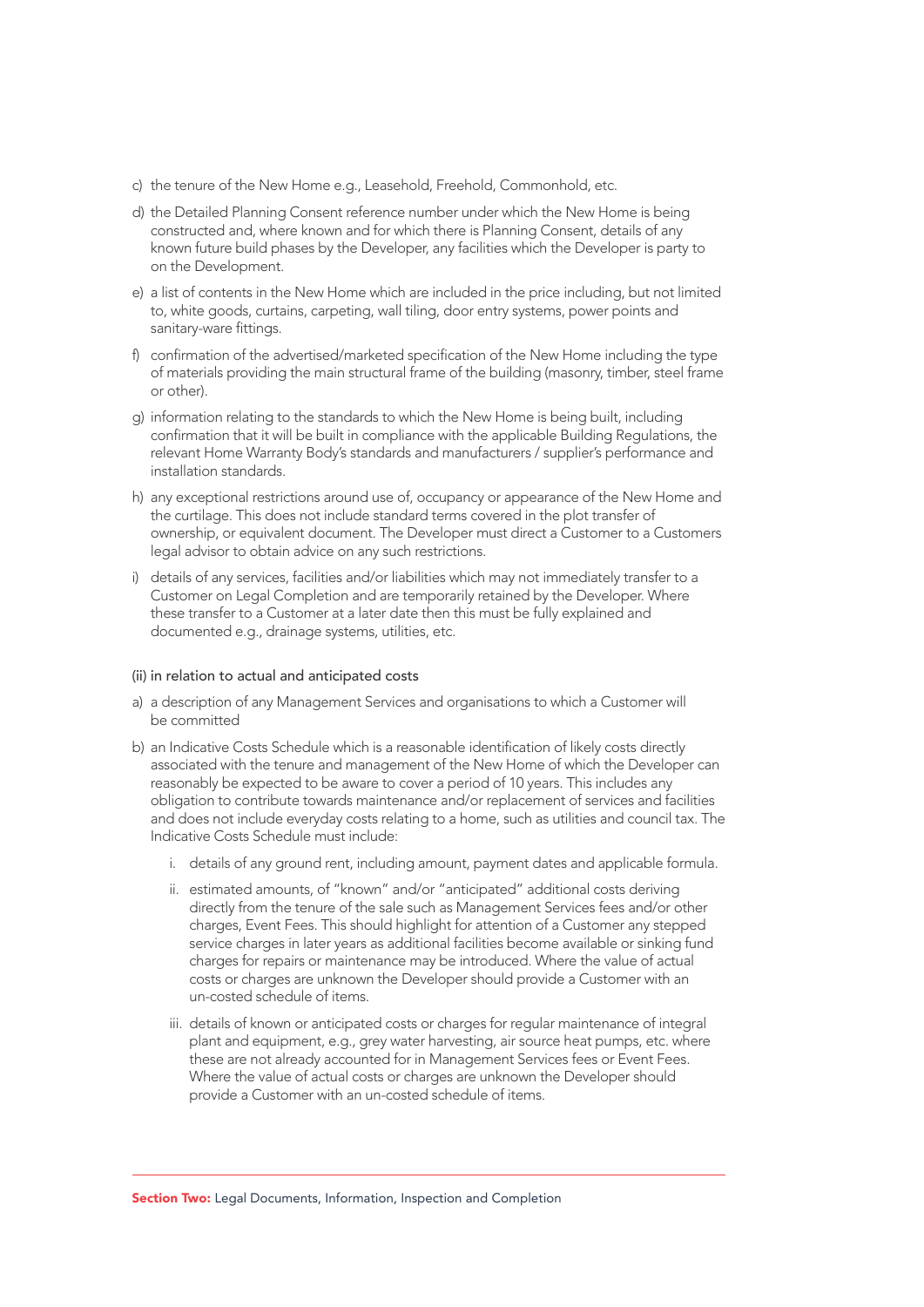- c) The Developer is not required to inform a Customer of the value of normal costs and charges associated with owning the New Home e.g., utilities, energy bills, council tax, home insurances. A Customer should make separate enquiries of these and take steps to consider the overall affordability of the New Home, taking into account information about additional and anticipated costs relating to the New Home.
- d) The Indicative Costs Schedule does not need to set out estimated possible costs which will arise and depend on decisions of a Management or Service Company that fall outside the scope of necessary costs associated with the maintenance and upkeep of the New Home, including any facilities. However, the extent of any such landholdings and obligations must be set out clearly, for example where it extends to street lighting, parks, landscaping or other such matters.

#### If the New Home is not yet complete, then the Developer must also provide a Customer with:

- a) the long-stop date i.e., the Developer's provisional estimate of when the New Home will be ready for occupation.
- b) a brochure or plan illustrating the size, specification, general layout and plot position and orientation of the New Home. Details of any significant gradients to the garden and grounds of the New Home must be provided to a Customer together with information on how the surfaces and any fences and or boundary walls will be finished. All outbuildings and garages should be clearly marked and include details of finishes and construction if different to the New Home structure.

The Developer must inform a Customer and their legal advisors, in writing, how their questions will be addressed and who to contact (with names and contact numbers) during

the sale, purchase and transfer of ownership of the New Home to a Customer.

The Developer agrees to keep Customers informed about any known or any anticipated additional costs that may arise for the New Home (so far as is reasonably possible).

#### Contract of Sale

The Developer must ensure that the Contract of Sale terms and conditions are clear, fair and written in plain language and comply with all relevant legislation. In addition it must:

- a) define the Legal Completion Notice Period that is from serving of the Notice to Complete to Legal Completion.
- b) clearly state the circumstances in which a Customer can terminate the Contract of Sale
- c) clearly state what will happen if construction of the New Home is delayed and the New Home will not be ready for ownership by a Customer by the date advised by the Developer.
- d) clearly explain how Contract Deposits are to be protected
- e) make suitable provisions to provide a two-year builders liability period for a Customer. This also applies to Special Purpose Vehicles (SPVs) and other short-term trading arrangements which may be formed to construct a specific New Home or Development.

To avoid disputes over spoken statements, immediately before Contract Exchange, the Developer should ensure that a Customer, through their legal representative, states in writing what spoken statements they are relying on when entering into the Contract of Sale.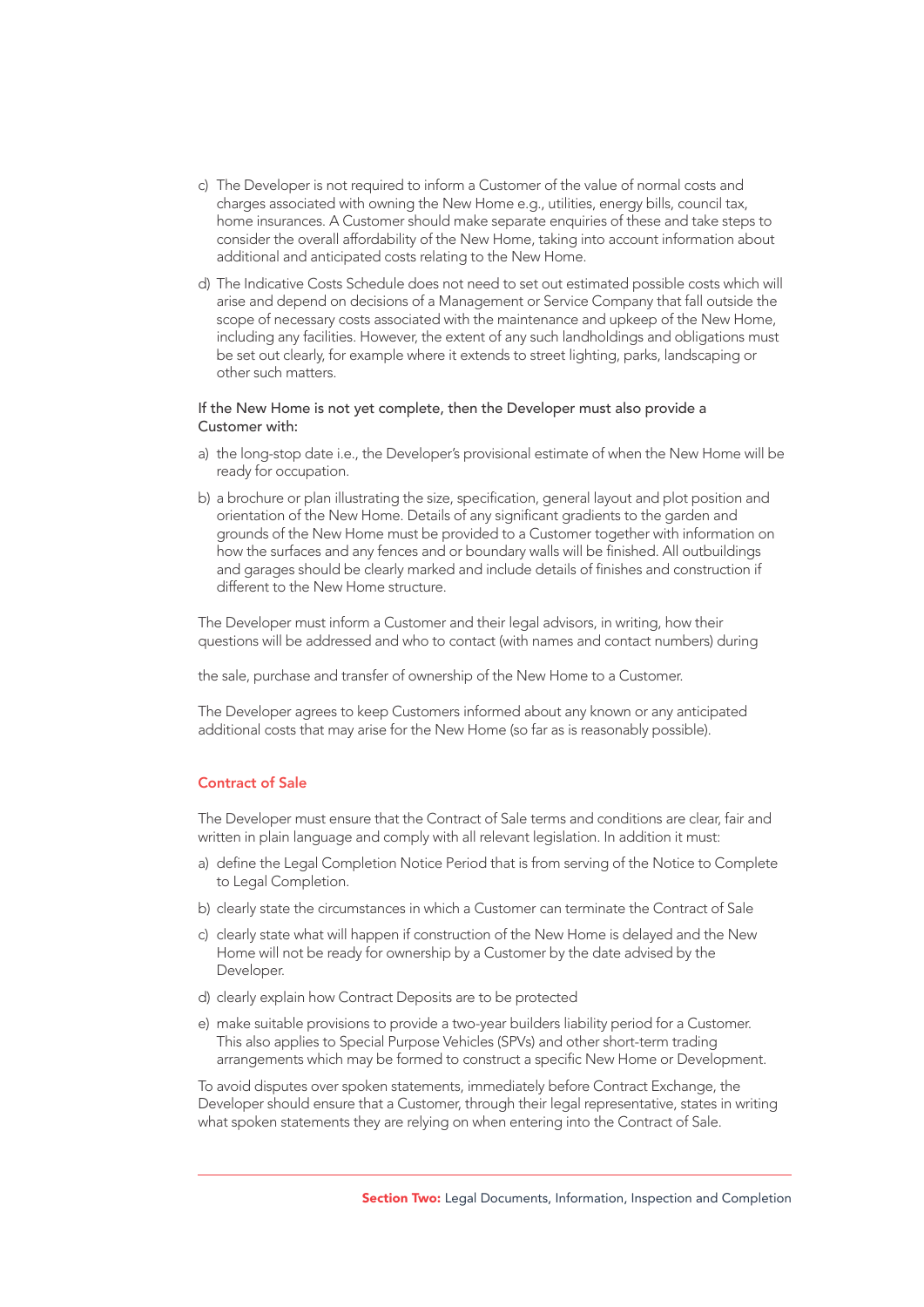#### Keeping the Customer Informed and Pre-Completion Inspection Checks

The Developer must provide an opportunity for the Customer to appoint an accredited professional to carry out a pre-completion inspection check on their behalf, to be carried out before completion and from 5 calendar days (earlier by mutual agreement) after the Notice to Complete has been served. In setting the Legal Completion Notice Period, in order to provide sufficient notice to complete all legal requirements and provide the opportunity for the pre-completion inspection check to be carried out this would usually be expected to be no less than 14 calendar days.

The Developer should explain the process for keeping the Customer updated about the timetable for the likely completion of the New Home and provide timely updates to the Customer.

The Developer must ensure that their sites comply with all relevant health & safety legislation and guidance appropriate to visitors.

The Developer must inform Customers about the health & safety precautions they, or their representative should take if and when permitted to visit a live construction site. The Developer can refuse access to a live construction site to the Customer or any representative or accredited professional acting on their behalf if health and safety precautions required by the Developer are not adhered to.

#### Changes, agreement to substantial changes and termination of contract for unacceptable changes

The Developer must advise a Customer of the Customers' right to terminate the Contract of Sale and the specific circumstances when they could exercise it.

The Developer must formally consult a Customer and obtain their agreement to a change which occurs after Contract Exchange to the design, construction or materials to be used in the New Home, that significantly and substantially alters the size, appearance or value of the New Home from what was shown to a Customer in the Reservation Agreement and Contract of Sale.

If these changes are unacceptable to a Customer, before Legal Completion then a Customer must have the right to terminate the Contract of Sale and be refunded their Contract Deposit and Reservation Fee and any other pre-payments without deductions.

The Developer must formally consult a Customer in relation to any changes to the design, construction or materials of the New Home occurring after the Reservation Agreement, it is not sufficient for the Developer to simply put these changes in the Contract of Sale. The Developer must make a Customer aware of the changes in writing and obtain a Customer's agreement to them.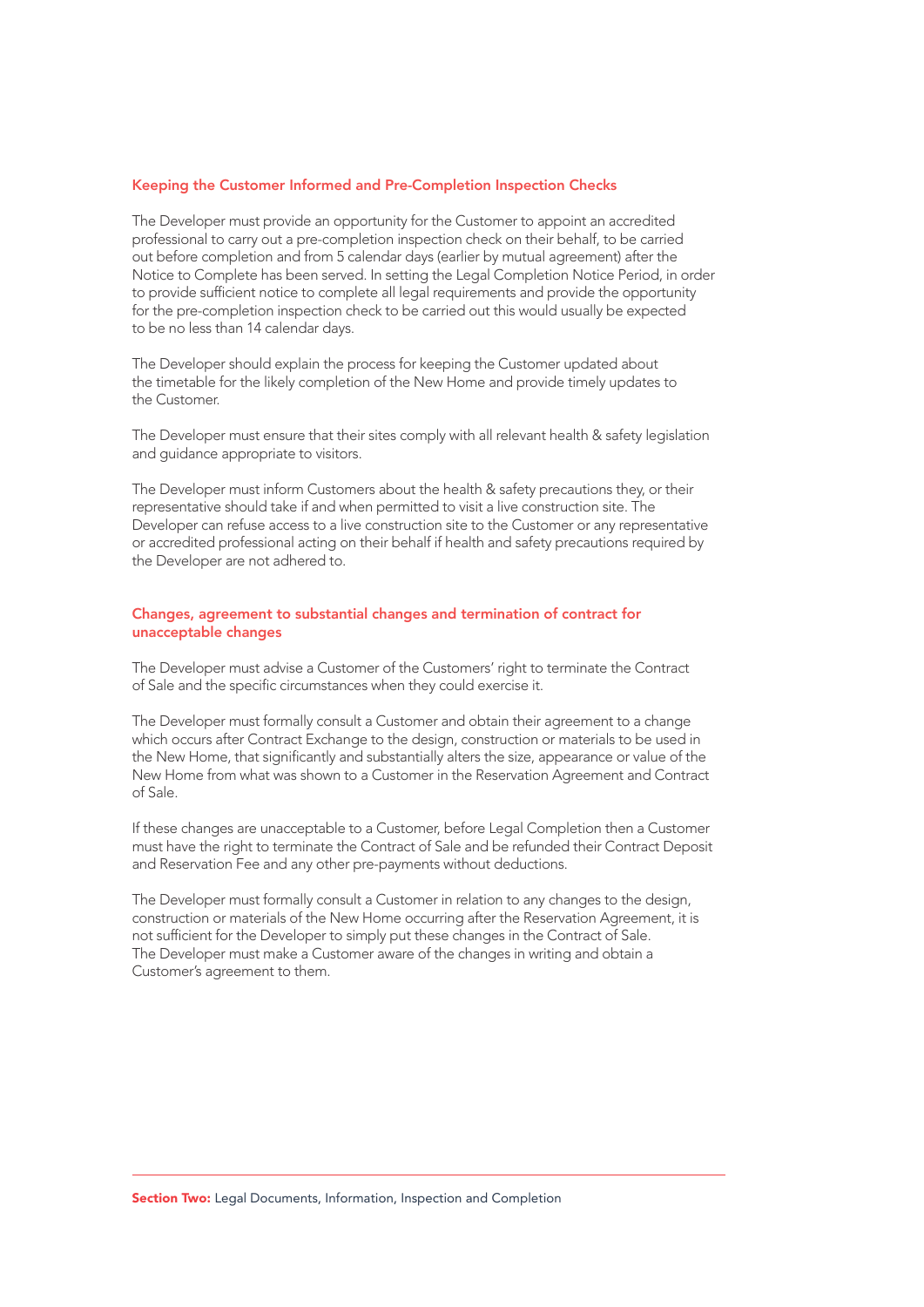Minor changes to the New Home that do not alter the size, appearance or value from that shown to a Customer, in the Reservation Agreement and Contract of Sale, should be notified to a Customer. However, such changes do not give a Customer the right to cancel the Contract of Sale and a Customer's formal agreement to them is not required.

The Developer does not need to notify a Customer of changes of construction materials that do not affect the New Home's size, appearance, value or the ability to insure or provide security for a mortgage. If in doubt the Developer should inform a Customer to seek advice from their Professional Advisor.

If the Developer has agreed to do additional works for a Customer beyond those in the Reservation Agreement and Contract of Sale, which will change the timescale for completing the New Home, the parties' legal advisors should record such a timing change. The extension of time may require the long-stop date to be amended.

#### Complete New Home

Legal Completion can only take place on a Complete New Home. It is a breach of this Code for Legal Completion to take place on a New Home that is not a Complete New Home.

#### A Complete New Home is one that:

- (i) has a New Home Warranty cover note issued in relation to it, and
- (ii) Either in relation to a house,

may be considered complete if all rooms, spaces and facilities are in a finished condition for the purpose for which they are designed and intended and the property is safely accessible; with any further work to the home is to be solely decorative/corrective, or related to shared common areas, or related to transitioning from temporary to permanent utilities and services, and do not affect the owner's ability to live safely in the property and will not cause disruption or significant inconvenience to rectify;

Or, in relation to an apartment/flat

may be considered complete if all rooms, spaces and facilities within the specific apartment/flat are in a finished condition for the purpose for which they are designed and intended and the unit is safely accessible; with any further work being solely decorative/corrective, related to shared common areas and facilities, or related to transitioning from temporary to permanent utilities and services which do not affect the owners' ability to live safely in the apartment/flat and will not cause disruption or significant inconvenience to rectify.

The Developer must not offer a Customer incentives (financial or otherwise) to move into, or complete the purchase of, a New Home that is not a Complete New Home.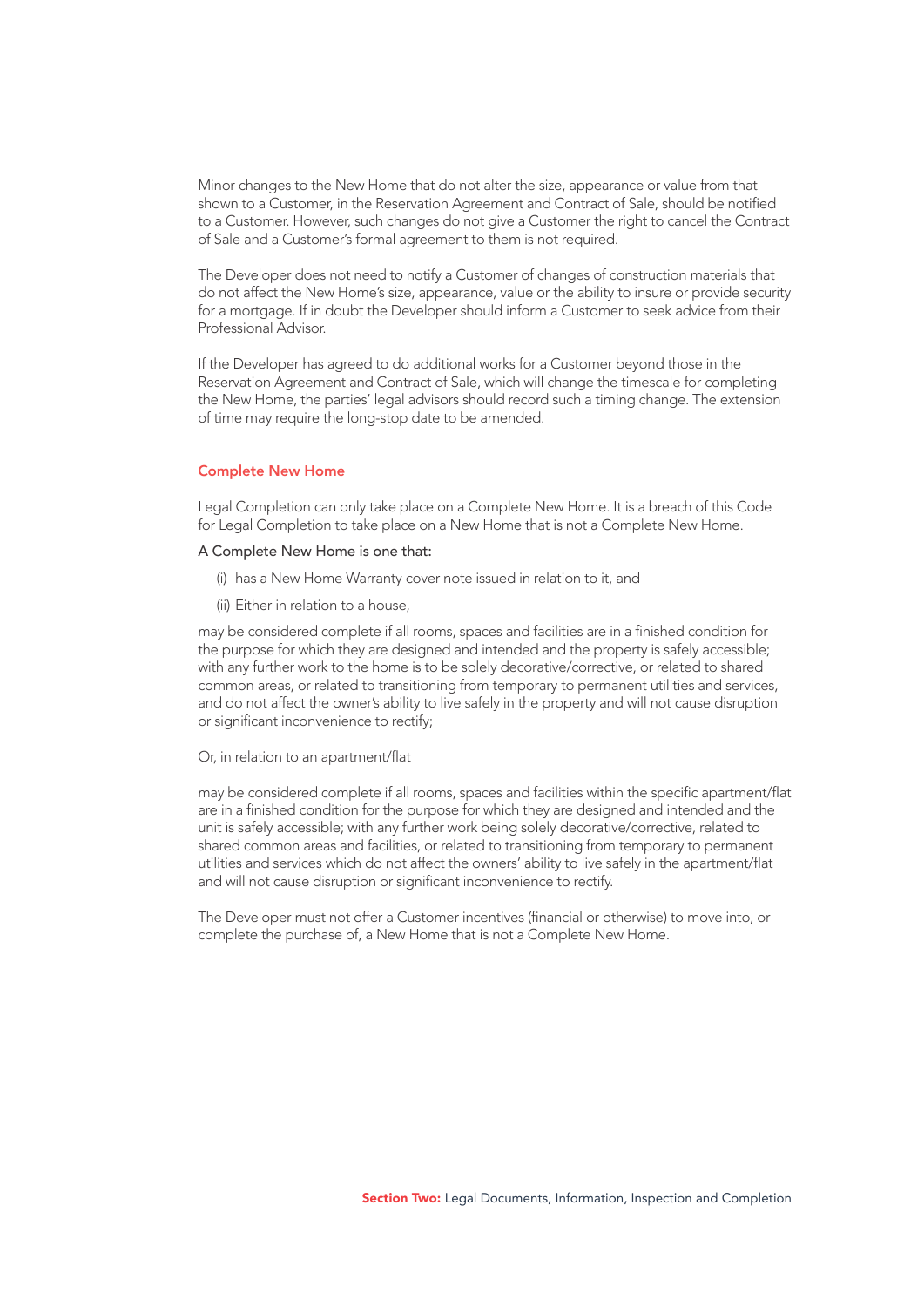#### Legal Completion

#### At the point of Legal Completion, the Developer must:

- a) have completed the construction of the New Home to the standards agreed
- b) have carried out their final quality assurance inspection of the New Home and provide a Customer with a schedule of any incomplete or defective items, and a statement of timescales for completing / remedying such items along with the need for access at suitable times to enable remediation.
- c) have agreed or provided an appointment for a home demonstration. The Developer must provide clear details of the extent of the standards covered by the New Home Warranty for the New Home for at least the period from 3-10 years from Legal Completion, and provide a Customer with information about any exceptions, exclusions, limits, excesses or conditions applicable to the New Home Warranty cover.
- d) provide a copy of the Developer's complaints procedure.
- e) provide a Health and Safety File for the New Home in compliance with relevant legislation. For apartments the Health & Safety File should be provided to the managing agent or management company.
- f) provide an explanation of how the appliances included within the New Home operate.
- g) provide full details of any guarantees and warranties that accompany the New Home and appliances.
- h) provide a Customer with a copy of the Building Regulation Control Inspection Records if requested. (Scotland; provide a Customer, if requested, with confirmation that the New Home has been inspected and passed as habitable and fit for occupation by the relevant Local Authority).
- i) advise a Customer that the Building Regulation Completion Certificate will not be available until after Legal Completion and for apartments, not until the whole apartment development is completed.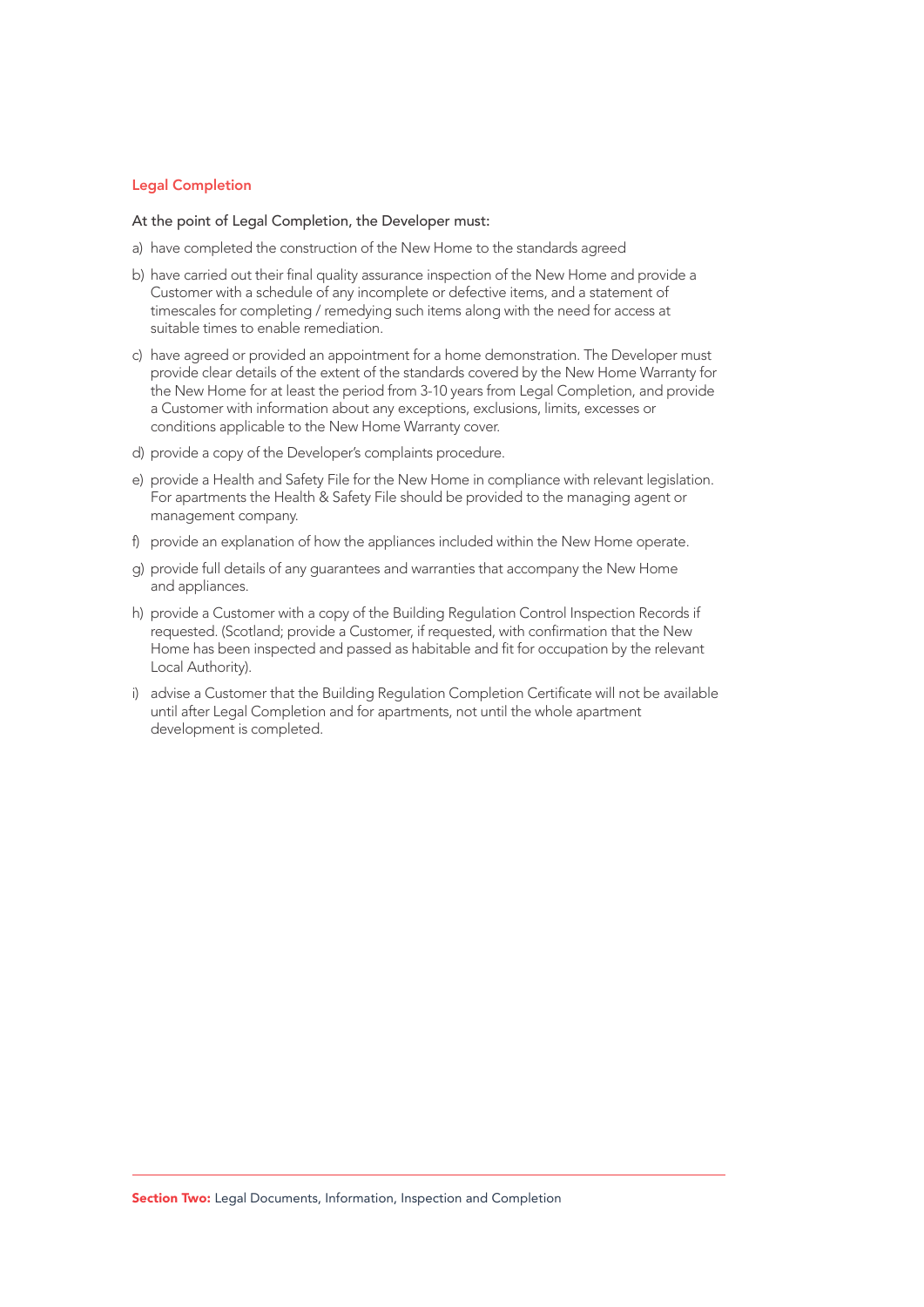#### Incomplete Works

At Legal Completion the Developer must provide a Customer with a statement of incomplete works for which the New Home is dependent on, not being a part of the New Home, but which serves it and directly affect it, as part of the Development under the relevant Planning Consent, and indicative timescales for their completion. This applies to, for example, roads, open spaces, recreational areas and landscaping.

The Developer must advise a Customer of known future phases of work on the Development committed to by the Developer.

#### TERMINATION OF CONTRACT AND REPAYMENT OF FINANCIAL DEPOSITS

The Developer must inform Customers about the circumstances where a Customer has the right to terminate the Contract of Sale.

The Developer must clearly explain to a Customer how a Customer's Contract Deposit is to be protected.

The Developer must have in place adequate arrangements to protect Contract Deposits, including Reservation Fees. These may include:

- a) insuring the full Contract Deposit through the New Home Warranty; or
- b) placing the Contract Deposit; Reservation Fee and any other pre-payments in a suitable client account designed for holding client monies, which is clearly separated from the Developer's cash-flow and assets and cannot be accessed by the Developer until Completion; or
- c) any other arrangement within the Developer's course of business by which the Developer can reasonably be expected to be able to repay such amounts should they fall due. This must apply to the whole of the Contract Deposit or any uninsured amounts (where such insurance has been obtained).

The Developer must provide to a Customer and the New Homes Ombudsman service (if applicable) timely and accurate information to enable the assessment of compensation following termination or disputed variation of the Contract of Sale. Repayments of Contract Deposits and other sums due to a Customer must be paid promptly by the Developer.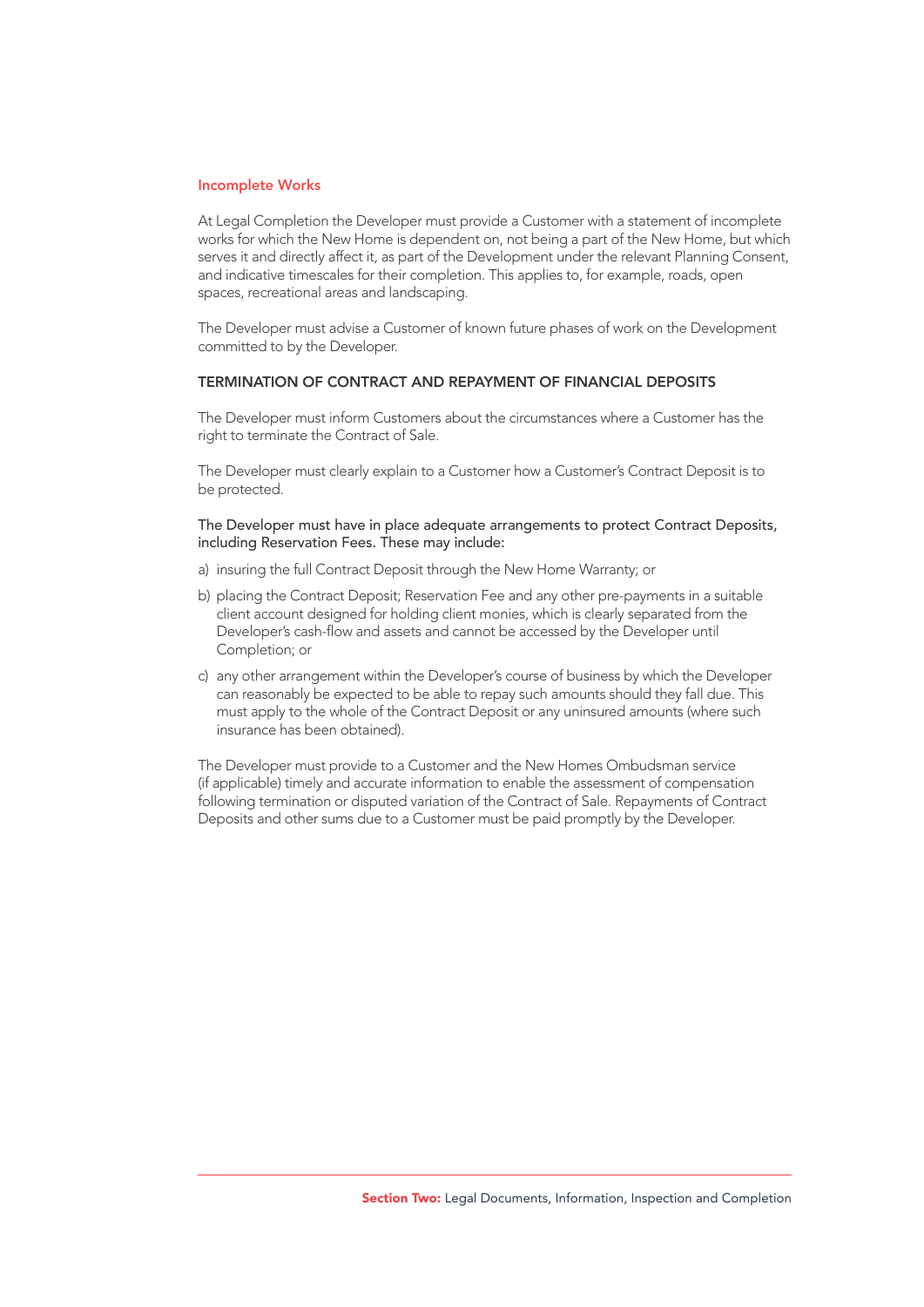## AFTER-SALES, COMPLAINTS MANAGEMENT AND THE NEW HOMES OMBUDSMAN

SECTION THREE:

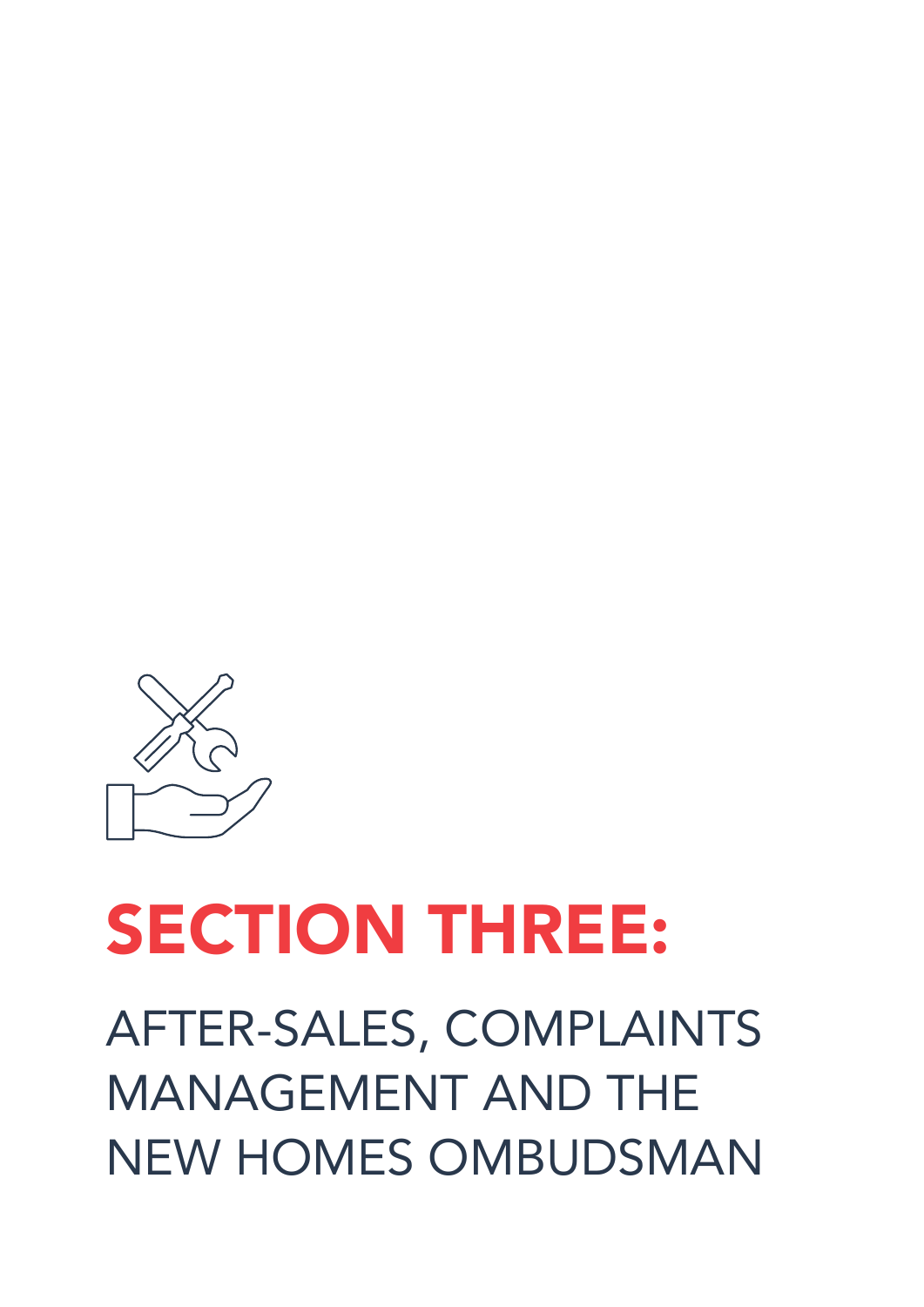Obligations in respect of a New Home do not end at the point of sale and occupation. Developers are required to provide continuing After-Sales Service and a Complaints Resolution process in line with the requirements and expectations of this Code, and for a period of two years from Legal Completion.

#### After-Sales Service

The Developer must provide a Customer of the New Home with a comprehensive and accessible After-Sales Service for a minimum of two years following the date of Legal Completion.

To make sure a Customer understands how to access the After-Sales Service, the Developer must provide a Customer with suitable information about the service which must include:

- a) a clear written statement of their After-Sales Service procedures.
- b) an explanation of their responsibility for remedying any issues or problems (including Snags and/or Defects) arising in the property during the first two years, and that the Customer should identify any issues or problems (including Snags and/or Defects) and report them to the Developer promptly in order for the Developer to meet their responsibilities.
- c) an explanation of how issues or problems and service calls will be managed, including timescales; how they should be reported and the names and contact information of the Developer's staff to whom such issues should be reported and notified to.
- d) allowing the Customer, the option to categorise any issue or problem (including Snags and/or Defects) as a formal Complaint if they are unhappy with the Developers proposed approach.
- e) an explanation of the process for reporting and handling Emergency Issues including clarity on what qualifies as an Emergency Issue and how the Developer will deal with them. This must include issues relating to health and safety that could materially impact on health and wellbeing or cause injury or loss of life.
- f) clear guidance on what the Customer might expect to constitute normal maintenance and "running in" which is a Customer's responsibility.

The Developer must tell Customers about the health and safety precautions they should take when living on a Development where building work continues and the measures which the Developer implements in order to protect them.

#### After Sales Issues and Complaints Management

The Developer must have a system and procedures for receiving, handling and resolving issues or problems raised by the Customer for its after-sale service, as well as Complaints in line with the requirements, including time periods, set out in the Code.

The Developer must provide a Customer with a written statement of the process for raising an issue or problem in its After-Sale Service, as well as the process for making a formal Complaint to the Developer.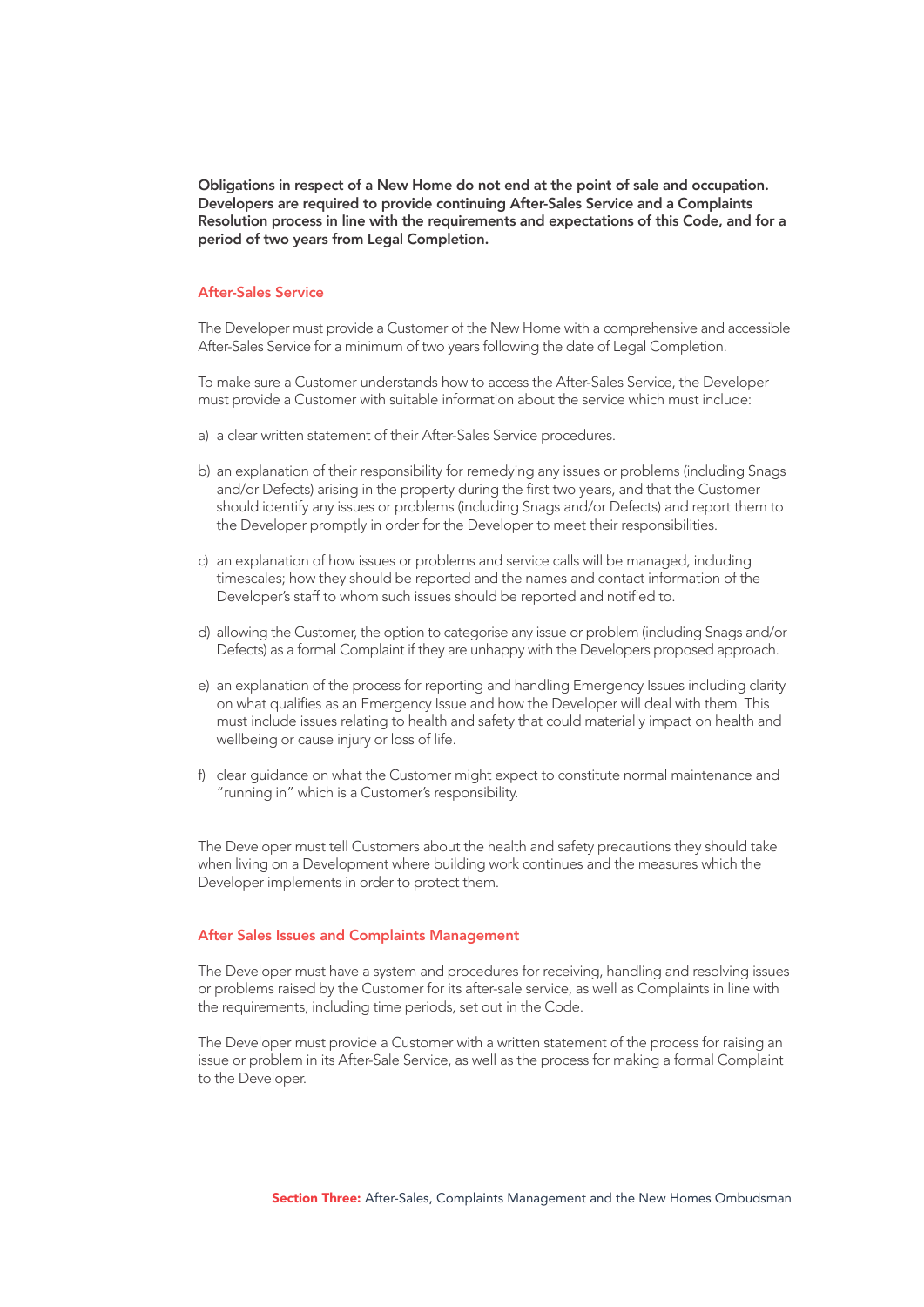Information provided to Customer must include details of how a Customer can escalate the Complaint or Dispute to the New Homes Ombudsman service if the Developer and a Customer fail to agree on the resolution. Such written statement may be provided by letter, brochure/leaflet, electronically (email) or clearly visible on a Developers website.

The Developer must co-operate with any appropriately qualified Professional Advisor appointed by a Customer to help resolve Complaints before they become a Dispute. Subject to compliance with data, confidentiality or health and safety processes, the Developer must provide the same level of co-operation to an intermediary authorised by a Customer to represent a Customer (e.g., a family member, friend or Professional Advisor) as they would to a Customer.

#### Snagging Period and Resolution of Snagging Issues

It is widely acknowledged that there are some finishing or other issues which need addressing on moving into a New Home and these are commonly known as "Snags" and "Snagging".

Developers and Customers are expected to work collaboratively around identification, access and resolution of Snagging following Legal Completion.

The Developer must ensure that Snags are covered by the After-Sales Service and that, once agreed, they are resolved promptly.

Any Snags, Issues or problems raised through the After-Sales Service process must be acknowledged promptly. It is expected that in most situations a Developer should be able to resolve an After-Sales issue or problem within 30 calendar days, other than where there is a substantial reason for delay. Where there is such a delay, the reasons for that should be communicated clearly to the Customer, with no less than monthly updates provided until the matter is resolved. If a Customer is dissatisfied with the After Sales Service a Complaint may be made under the formal Complaints Process of that Developer.

For the avoidance of doubt, Emergency Issues are not Snags and, if not resolved satisfactorily, a Customer can make a Complaint about such Emergency Issues from the date of Legal Completion.

#### Complaints Process

If a Customer is dissatisfied with the resolution of an issue or problem raised through the After-Sale Service, a Complaint may be made in accordance with the Developer's Complaints Process.

It is a Requirement that the Developer's Complaints procedures must include the following mandated minimum steps from the date of the first Complaint:

1) Written Acknowledgment: no later than 5 calendar days of the Complaint being received, the Developer will send a written acknowledgment of the Complaint to a Customer which also confirms the date on which the Complaint was received (the Complaint Initiation Date).

2) Path to Resolution Letter: no later than 10 calendar days of the Complaint Initiation Date, the Developer will provide, a written Path to Resolution which outlines to a Customer how the Developer will investigate the Complaint. This will include notifying a Customer if the Complaint may be subject to a resolution service.

Section Three: After-Sales, Complaints Management and the New Homes Ombudsman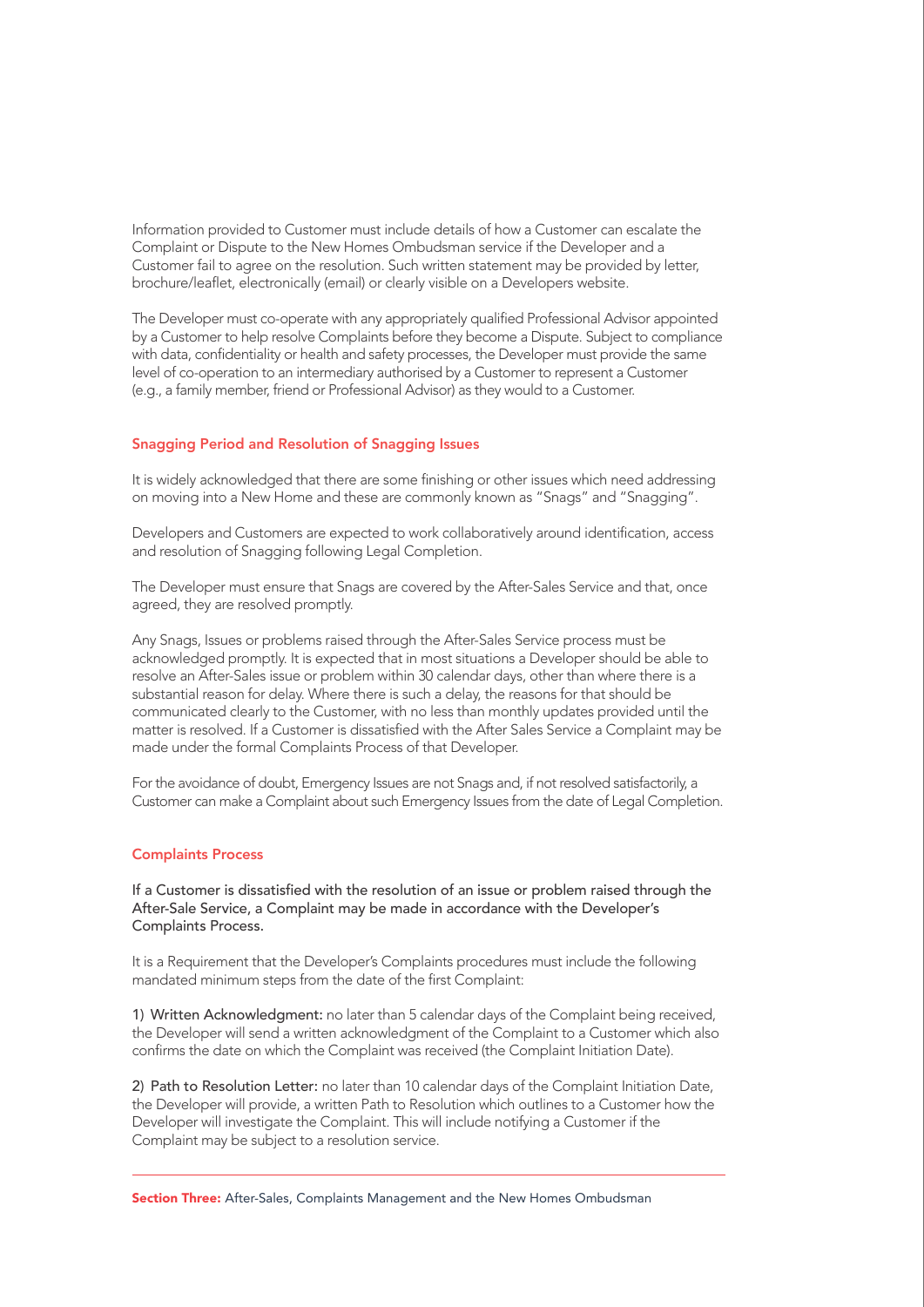3) Complaint Assessment and Response Letter: no later than 30 calendar days of the Complaint Initiation Date, a Customer will be sent a Complaint Assessment and Response Letter from the Developer.

The Complaint Assessment and Response letter must include the following information:

- a) each Complaint is to be separately identified and reported upon.
- b) where a Complaint has been resolved, what action has been taken to do so.
- c) if not resolved but further time is needed to look into the matter, the estimated time within which a decision will be reached together with a brief explanation as what further steps are required and why.
- d) if not resolved but remediation work is accepted, what that work will be and an estimated time within which required work will be completed.
- e) where further investigations or remediation has been set out in the letter, when the next update will be provided, which must not be more than 28 calendar days.
- f) where a Complaint is not accepted, that is to be set out clearly with a clear explanation for the decision.
- g) information about any recommended engagement with any applicable resolution service.
- h) information about how to refer matters to the New Homes Ombudsman service.

4) Eight Week Letter: where the complaint is not closed and no later than 56 calendar days from the Complaint Initiation Date, a Customer will be sent an Eight Week Letter from the Developer.

The Eight Week Letter must include the following information:

- a) a clear summary of what action has been taken to date.
- b) clear details of what is still outstanding, a reason why and the actions to be taken.
- c) an indicative timescale for resolution.
- d) the frequency that updates will be provided to the Customer by the Developer until resolution, which must not be more than 28 calendar days.

5) Closure Letter: to be sent by the Developer to the Customer at any stage following the Complaint Initiation Date

The letter must include:

- a) a list of the items agreed in the Complaint Assessment and Response letter and confirmation that each item has been resolved.
- b) information about how to refer matters to the New Homes Ombudsman service.

For the avoidance of doubt, a Developer may choose to aggregate a number of Complaints into a single Complaint, provided that the timetable shall apply from the first such Complaint received.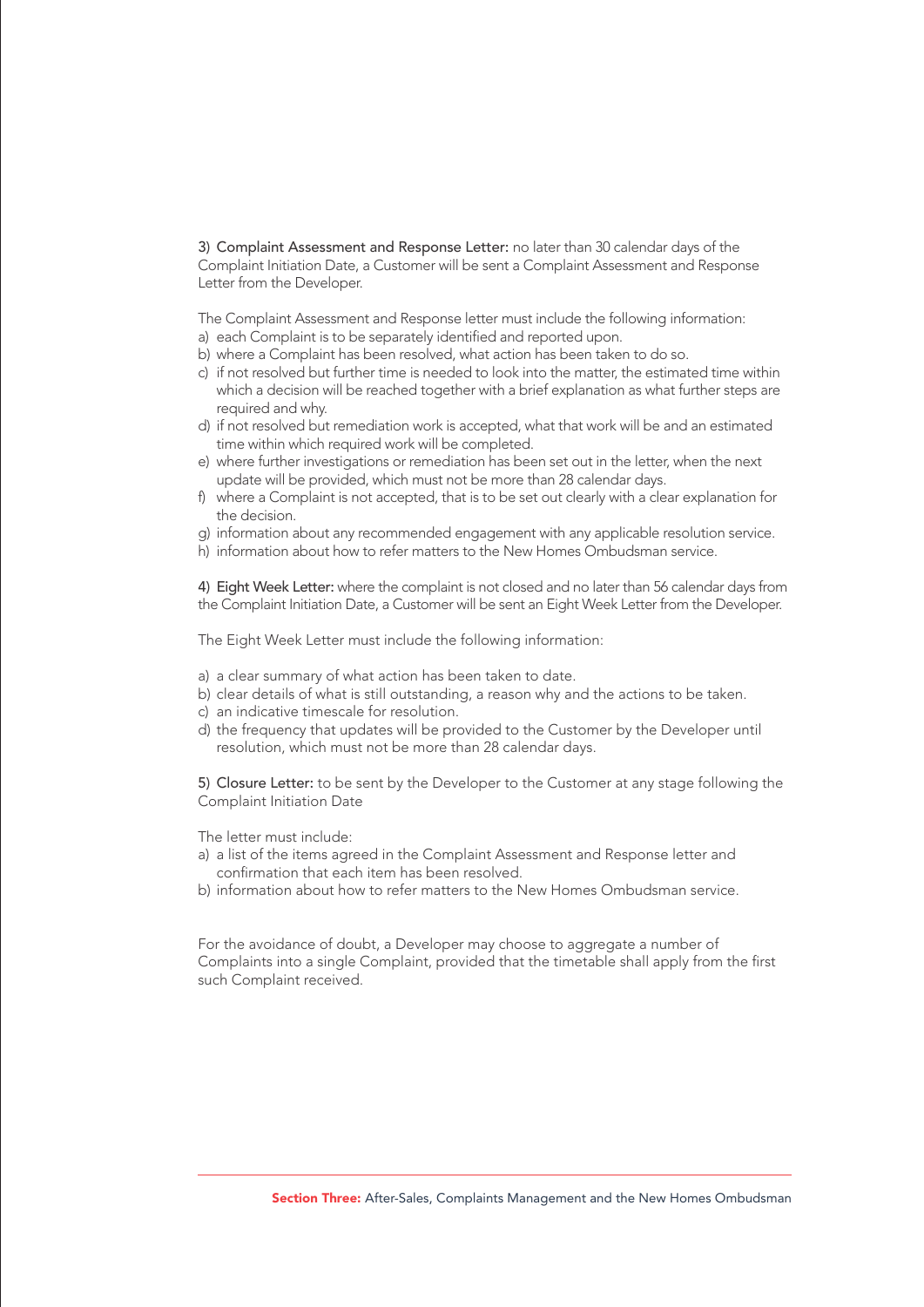#### Referrals to the New Homes Ombudsman service

If Defects complained of or Snags reported are not resolved in accordance with the timetables and procedure required by the Complaints Process, then a Customer may refer a Dispute to the New Homes Ombudsman service. It is within the New Homes Ombudsman service's discretion to decide when or if to accept a referral to it, in accordance with the New Homes Ombudsman service's scheme rules.

In line with established consumer best practice a Customer can refer a Complaint to the New Homes Ombudsman service after 56 calendar days of the Complaint Initiation Date. It is within the New Homes Ombudsman service's discretion to decide when or if to accept a referral to it, in accordance with the New Homes Ombudsman service's scheme rules.

The Developer must co-operate with any request from the New Homes Ombudsman service to provide all relevant information where a Customer has asked a Complaint to be investigated.

#### On Re-Sales

In relation to second and subsequent Customers of the New Home this Code applies only in respect of After-Sales matters reported within two years of the date of the Legal Completion of the original New Home purchase and legal advice in respect of a subsequent sale should be sought accordingly.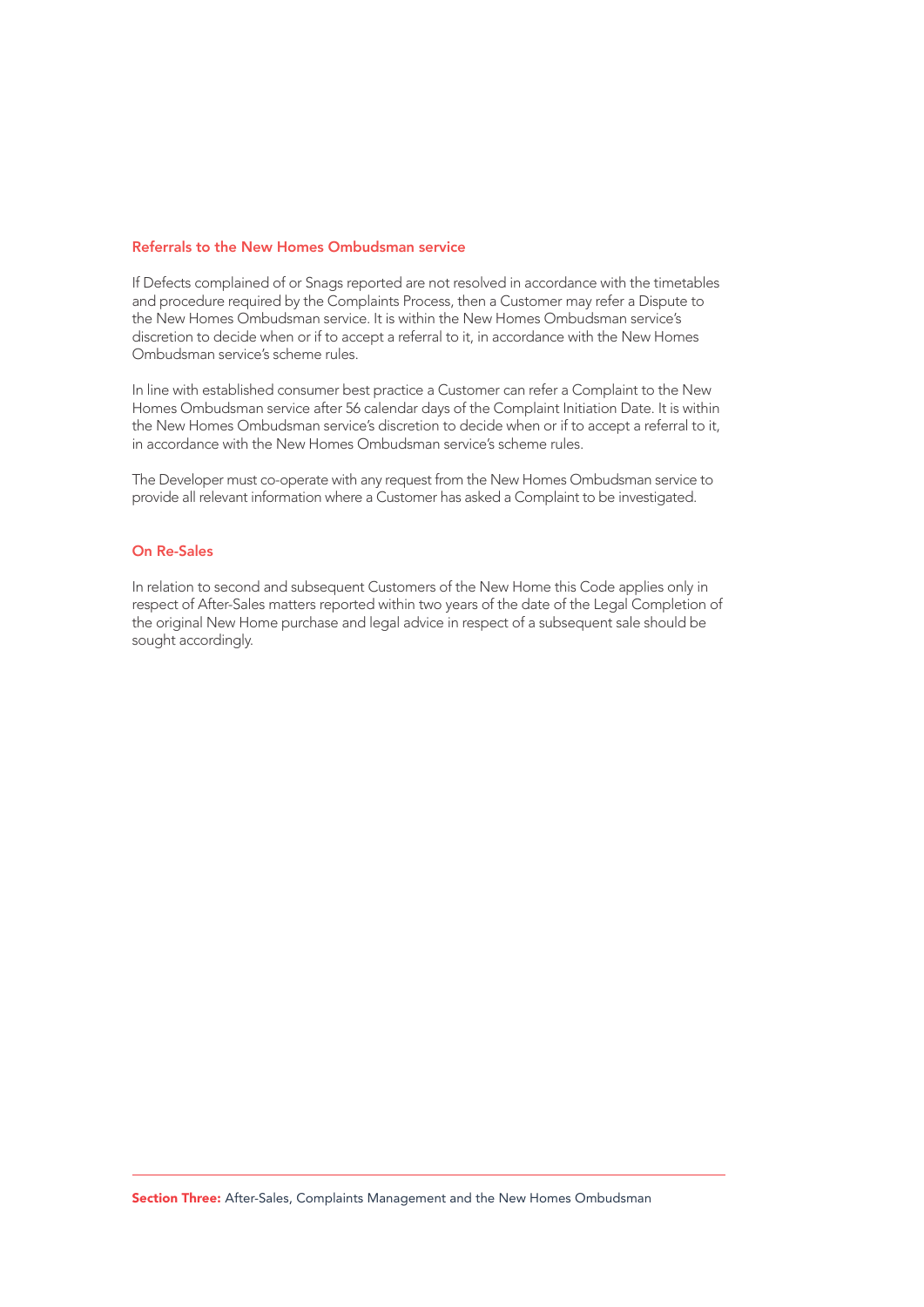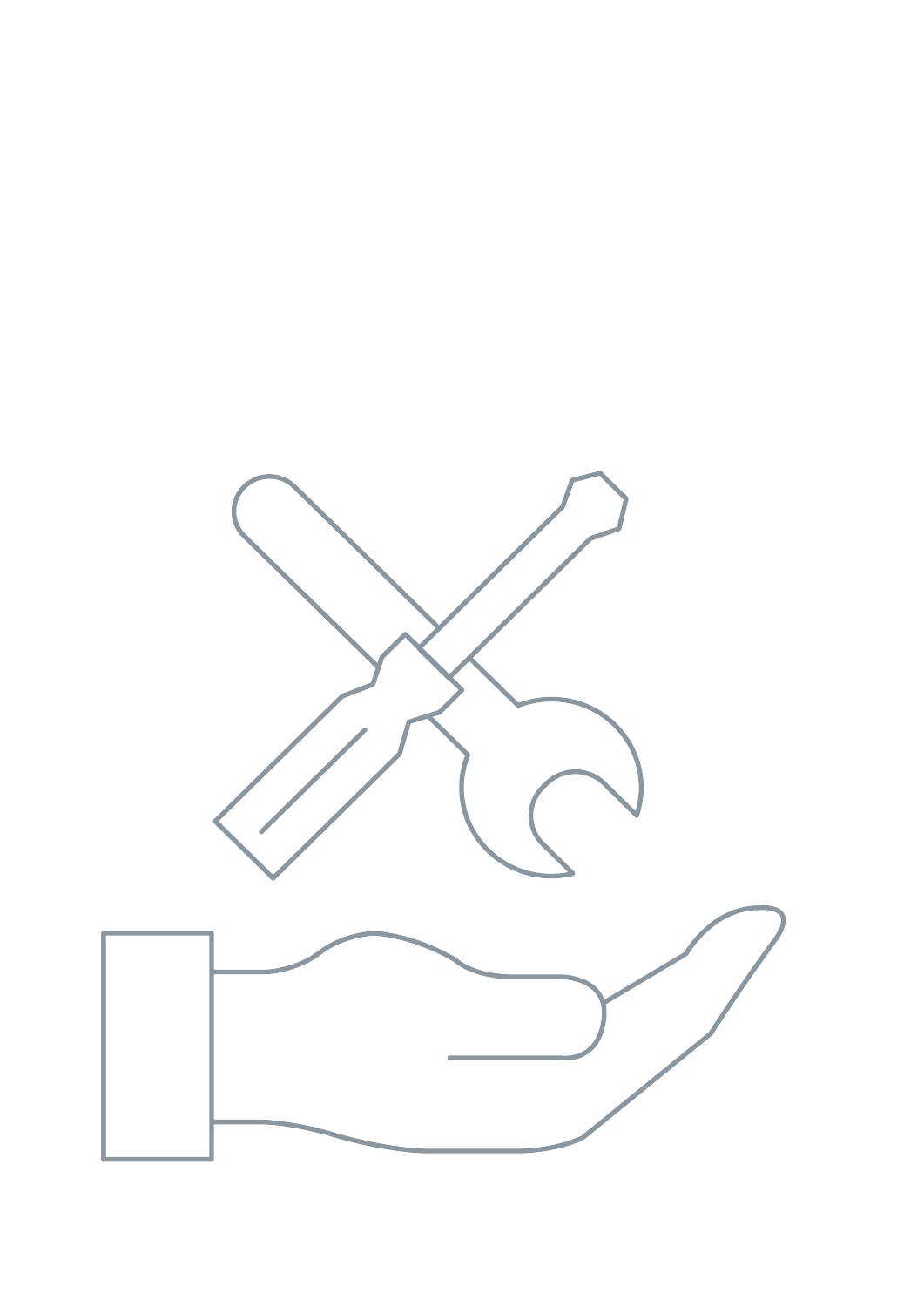# SECTION FOUR: SOLVENCY, LEGAL AND JURISDICTION

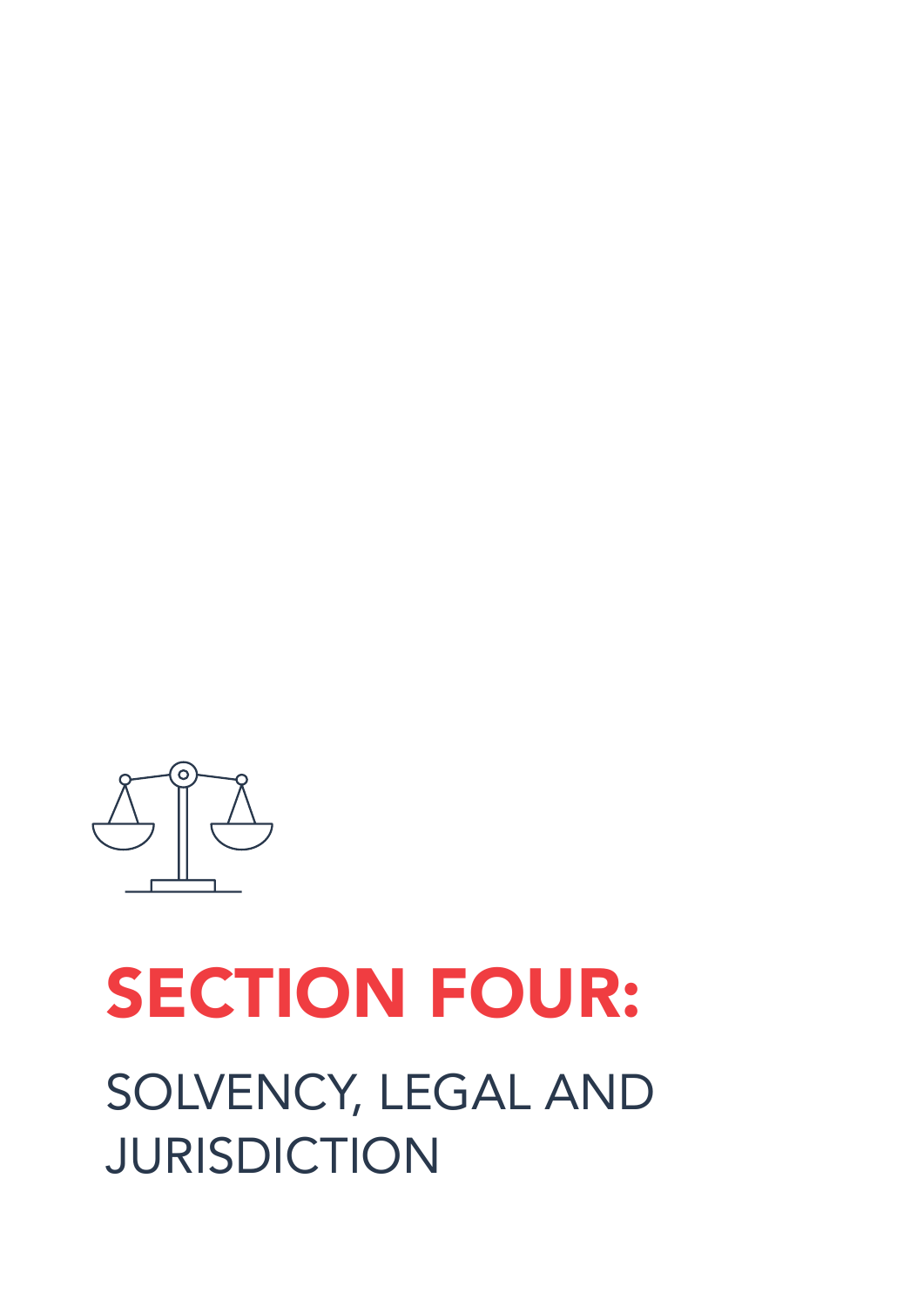The Developer must ensure that the contractual party as Developer and Seller (if different from the Developer, for example a special purpose vehicle) is financially adequately established or insured so as to provide reasonable protection against insolvency and the capacity to meet its obligations under the Code, including timely repayment of financial deposits when due and any financial awards made by the Ombudsman.

Nothing contained within this Code affects a Customer's existing legal rights and does not replace any applicable legislation regarding the sale and marketing of New Homes to Customers. Customers do not have to make a Complaint to the New Homes Ombudsman service for matters which are covered by the Code, they may decide to pursue an alternative course of action, such as through the civil courts.

References to 'a Customer' mean one or more Customers as applicable where the New Homes is jointly purchased.

Where this document uses the term or terms for England/Wales, the appropriate term or terms for the United Kingdoms' devolved nations are implied.